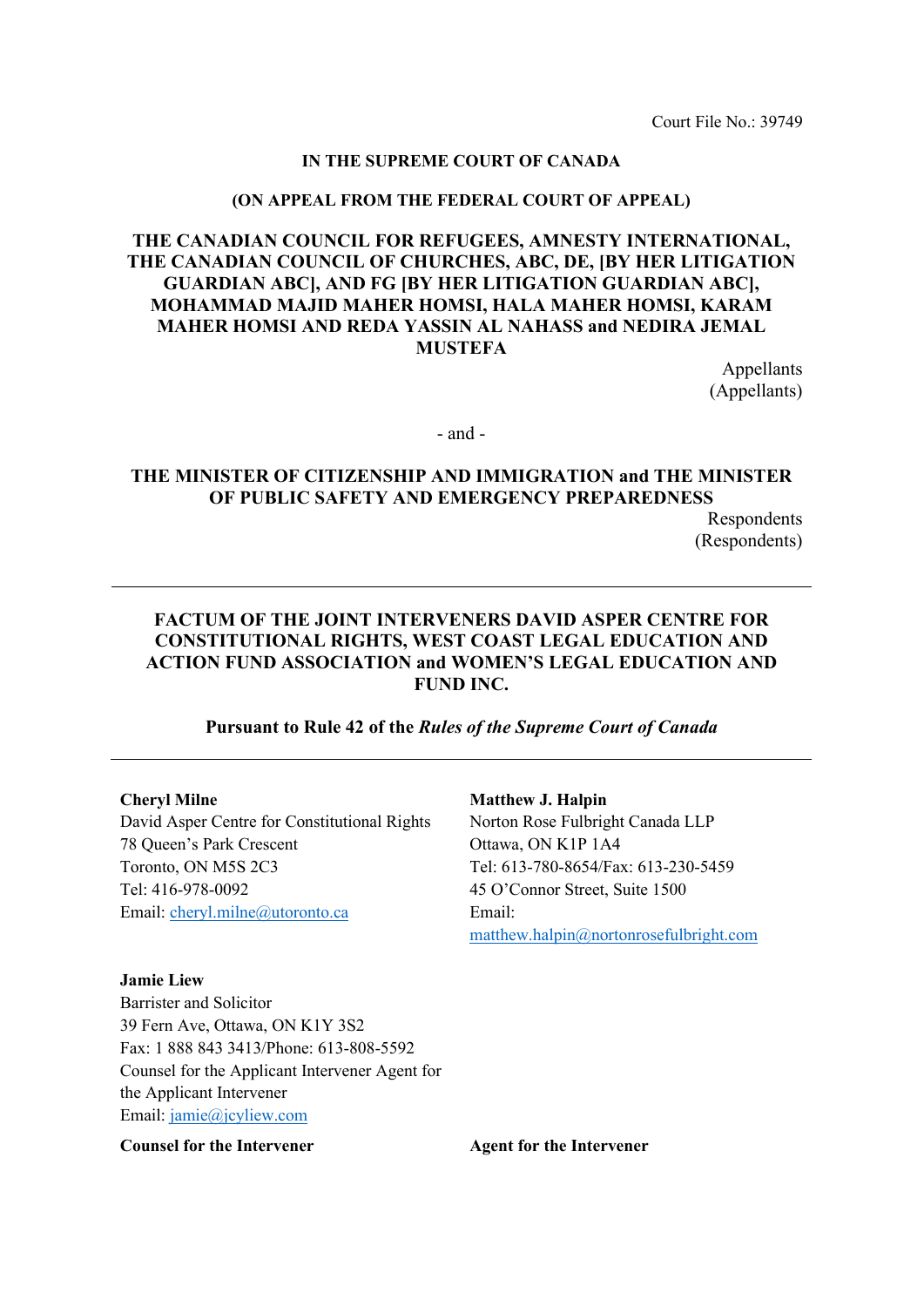#### **ORIGINAL TO: THE REGISTRAR OF THIS COURT**

#### **COPIES REFUGEE LAW OFFICE**

**TO:** 201-20 Dundas Street West Toronto ON, M5G, 2H1

> **Andrew Brouwer Michael Bossin Heather Neufeld Leigh Salsberg Erin Simpson**

Tel: (416)-435-3269 Fax: (416)-977-5567 Email: [Andrew.Brouwer@lao.on.ca](mailto:Andrew.Brouwer@lao.on.ca)

**Counsel for the Appellants, Canadian Council for Refugees, Amnesty International and the Canadian Council of Churches**

**AND TO: DOWNTOWN LEGAL SERVICES** 655 Spadina Avenue Toronto, ON M5S 2H9

> **Prasanna Balasundaram**  Tel: (416)-9345-4535 Fax: (416)-934-4536 Email: [law.dls@utoronto.ca](mailto:law.dls@utoronto.ca)

**Counsel for the Appellants, ABC, DE, FG, Nedira Jemal Mustefa**

**JARED WILL & ASSOCIATES** 226 Bathurst Street, Suite 200 Toronto, ON M5T 2R9

**Jared Will and Joshua Blum**  Tel: (416)-657-1472 Fax: (416)-657-1511 Email: [jared@jwlaw.ca;](mailto:jared@jwlaw.ca) [joshua@jwlaw.ca](mailto:joshua@jwlaw.ca) 

**Counsel for the Appellants, Mohammad Majd Maher Homsi, Hala Maher Homsi, Karam Maher Homsi and Reda Yassin Al Nahas** 

### **GOLDBLATT PARTNERS LLP**

500-30 Metcalfe Street Ottawa, ON, K1P 5L4

#### **Colleen Bauman**

Tel: (613)-482-2463 Fax: (613)-235-3041 Email: [cbauman@goldblattpartners.com](mailto:cbauman@goldblattpartners.com) 

**Agent for the Appellants, Canadian Council of Refugees, Amnesty International, and the Canadian Council of Churches**

**GOLDBLATT PARTNERS LLP** 500-30 Metcalfe Street Ottawa, ON, K1P 5L4

### **Colleen Bauman**

Tel: (613)-482-2463 Fax: (613)-235-3041 Email: [cbauman@goldblattpartners.com](mailto:cbauman@goldblattpartners.com) 

**Agent for the Appellants, ABC, DE, FG, Nedira Jemal Mustefa**

**GOLDBLATT PARTNERS LLP** 500-30 Metcalfe Street Ottawa, ON, K1P 5L4

**Colleen Bauman** Tel: (613)-482-2463 Fax: (613)-235-3041 Email: [cbauman@goldblattpartners.com](mailto:cbauman@goldblattpartners.com) 

**Agent for the Appellants, Mohammad Majd Maher Homsi, Hala Maher Homsi, Karam Maher Homsi, Reda Yassin Al Nahass**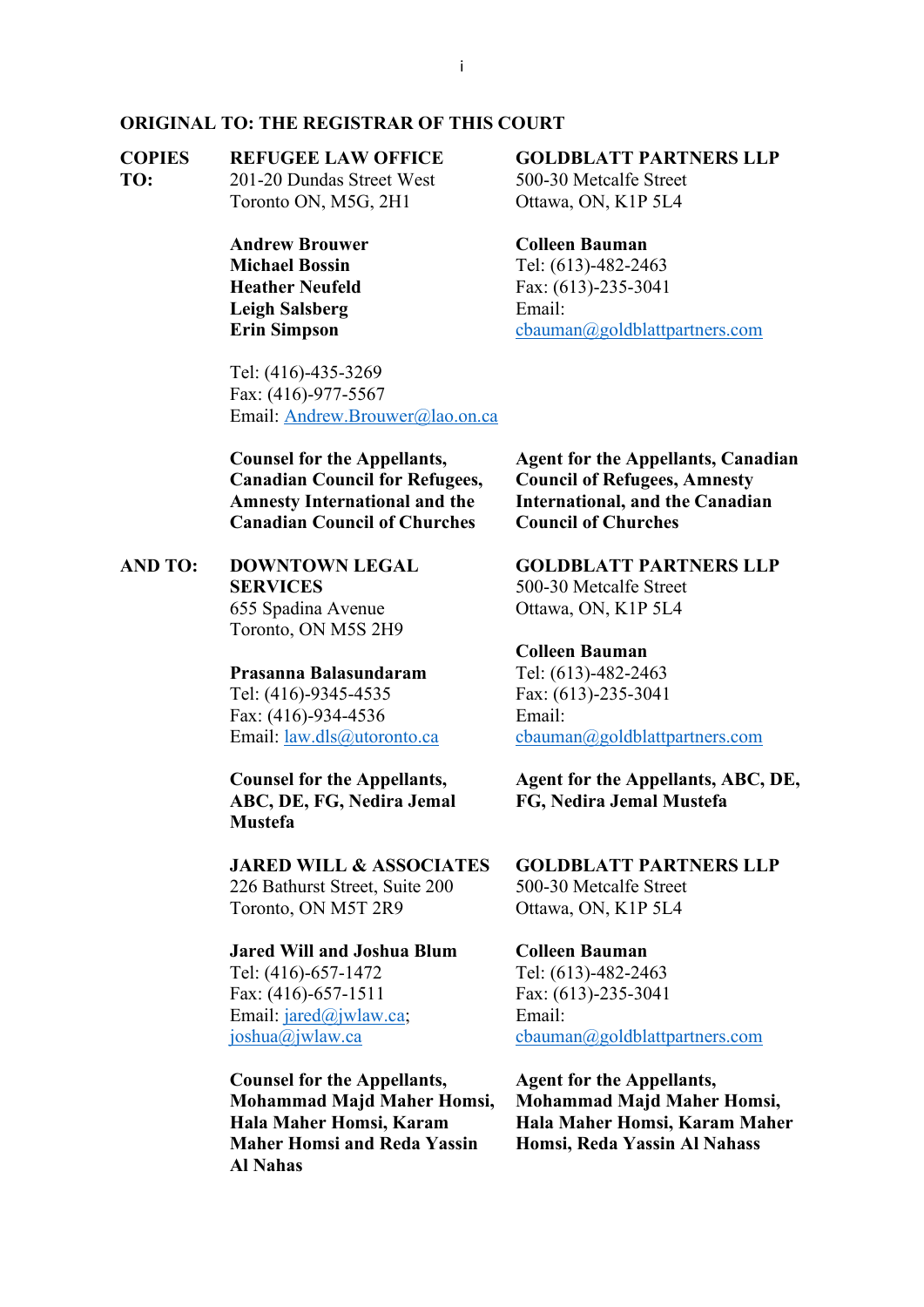### **AND TO: ATTORNEY GENERAL OF CANADA**

Attorney General of Canada Suite 3400, Box 36 130 King Street West Toronto, Ontario M5X1K6

## **Marianne Zoric**

**Ian Demers** Tel: (416)-954-8046 Fax: (416)-954-8982 Email: [Marianne.zoric@justice.gc.ca](mailto:Marianne.zoric@justice.gc.ca) 

#### **Counsel for the Respondents, Minister of Citizenship and Immigration, Minister of Public Safety and Emergency Preparedness**

#### **AND TO: CLICHE-RIVARD, AVOCATS ET AVOCATES** 2330 rue Notre-Dame Ouest, Suite 302 Montréal, Québec, H3J1N4 Tel: (514)-316-0875

Fax: (514)-400-1163

### **Me Guillaume Cliche-Rivard**  Email: [g.cliche.rivard@dmavocats.com](mailto:g.cliche.rivard@dmavocats.com)  **Me Julie-Anne Desnoyers** Email: jad@dmavocats.com

**Counsel for the Intervener, L'association québécoise des avocats et avocates en droit de l'immigration**

### **DEPUTY ATTORNEY GENERAL OF CANADA**

National Litigation Sector Suite 500, Room 557 50 O'Connor Street Ottawa, ON K1A 0H8

### **Christopher M. Rupar**

Tel: (613)-670-6290 Fax: (613)-954-1920 Email: [christopher.rupar@justice.gc.ca](mailto:christopher.rupar@justice.gc.ca)

**Ottawa Agent for the Respondents, Minister of Citizenship and Immigration, Minister of Public Safety and Emergency Preparedness**

#### **CLICHE-RIVARD, AVOCATS ET AVOCATES**

2330 rue Notre-Dame Ouest, Suite 302 Montréal, Québec, H3J1N4 Tel: (514)-316-0875 Fax: (514)-400-1163

#### **Me Rosalie Caillé-Lévesque** Email: [rcl@dmavocats.com](mailto:rcl@dmavocats.com)

**Agent for the Intervener, L'association québécoise des avocats et avocates en droit de l'immigration**

ii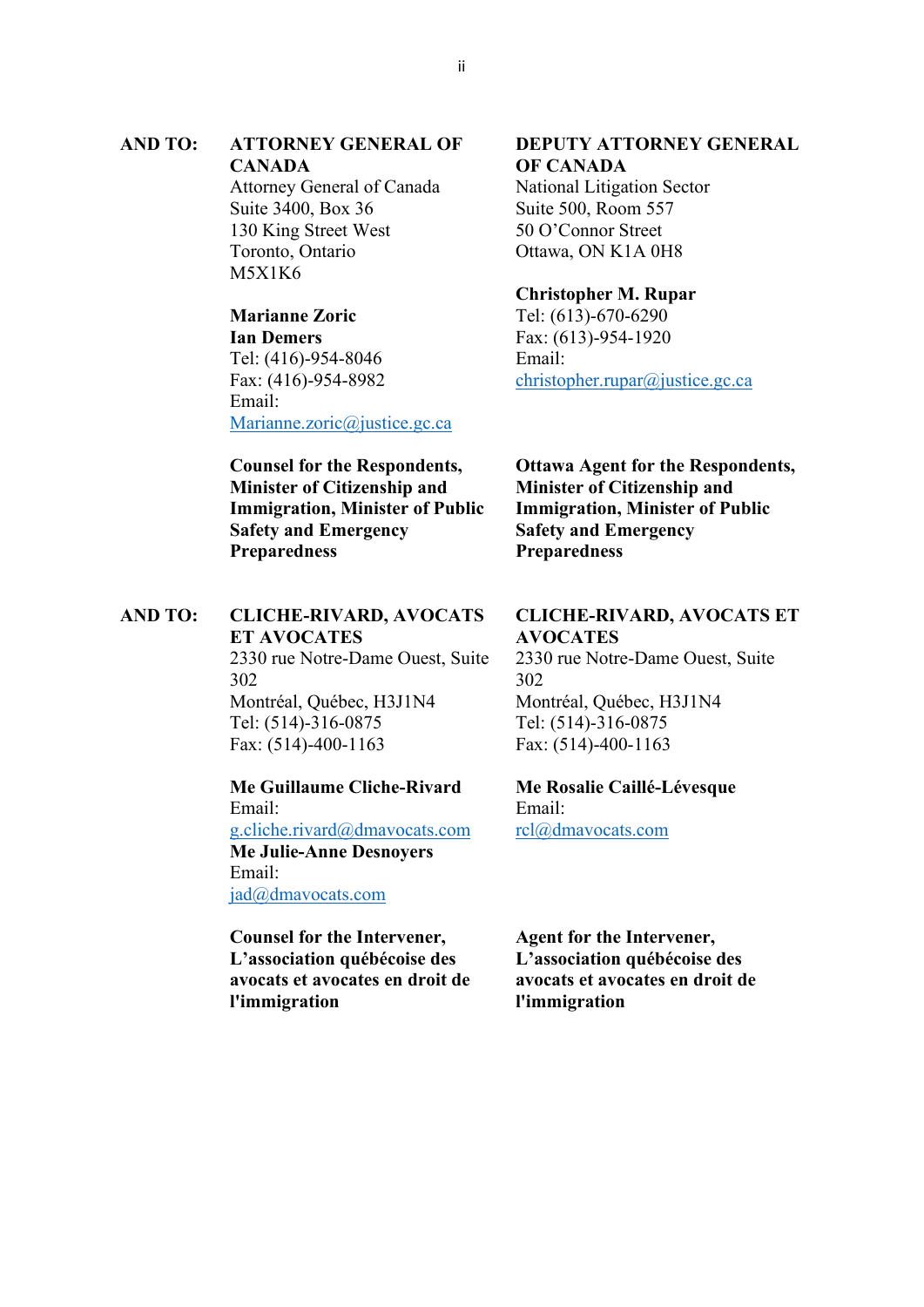#### **AND TO: LANDINGS LLP**

25 Adelaide St. E., Suite 1414 Toronto, Ontario M5C 3A1 Tel: (416)-363-1696 Fax: (416)-352-5295

**Jacqueline Swaisland Efrat Arbel Jonathan Porter Benjamin Liston** Email: [jswaisland@landingslaw.com](mailto:jswaisland@landingslaw.com)

**Counsel for the Intervener, Canadian Civil Liberties Association** 

### **AND TO: McCARTHY TÉTRAULT LLP**

Suite 2400 – 745 Thurlow Street Vancouver, BC V6E 0C5 Tel: (236)-330-2044 Fax: (604)-643-7900

#### **Connor Bildfell**

Email: [cbildfell@mccarthy.ca](mailto:cbildfell@mccarthy.ca) **Adam H. Kanji** Email: [akanji@mccarthy.ca](mailto:akanji@mccarthy.ca)  **Alexandra Comber** Email: [acomber@mccarthy.ca](mailto:acomber@mccarthy.ca) 

**Counsel for the Intervener, Advocates for the Rule of Law**

**AND TO: ALISON M. LATIMER, Q.C. Barrister and Solicitor** 1200-1111 Melville Street Vancouver, BC V6E 3V6 Tel: (778)-848-7324

> **Alison M. Latimer, Q.C.**  Email: [alison@alatimer.ca](mailto:alison@alatimer.ca)

**Counsel for the Intervener, Queen's Prison Law Clinic**

### **JURISTES POWER LAW**

99 Bank Street, Suite 701 Ottawa, ON K1P 6B9 Tel: (613)-702-5560 Fax: (613)-706-1254

#### **Darius Bossé**

Email: [DBosse@juristespower.ca](mailto:DBosse@juristespower.ca)

**Ottawa Agent for the Intervener, Advocates for the Rule of Law**

#### **JURISTES POWER LAW** 99 Bank Street, Suite 701 Ottawa, ON K1P 6B9

Tel: (613)-702-5560 Fax: (613)-706-1254

**Darius Bossé** Email: [DBosse@juristespower.ca](mailto:DBosse@juristespower.ca)

**Ottawa Agent for the Intervener, Queen's Prison Law Clinic**

#### iii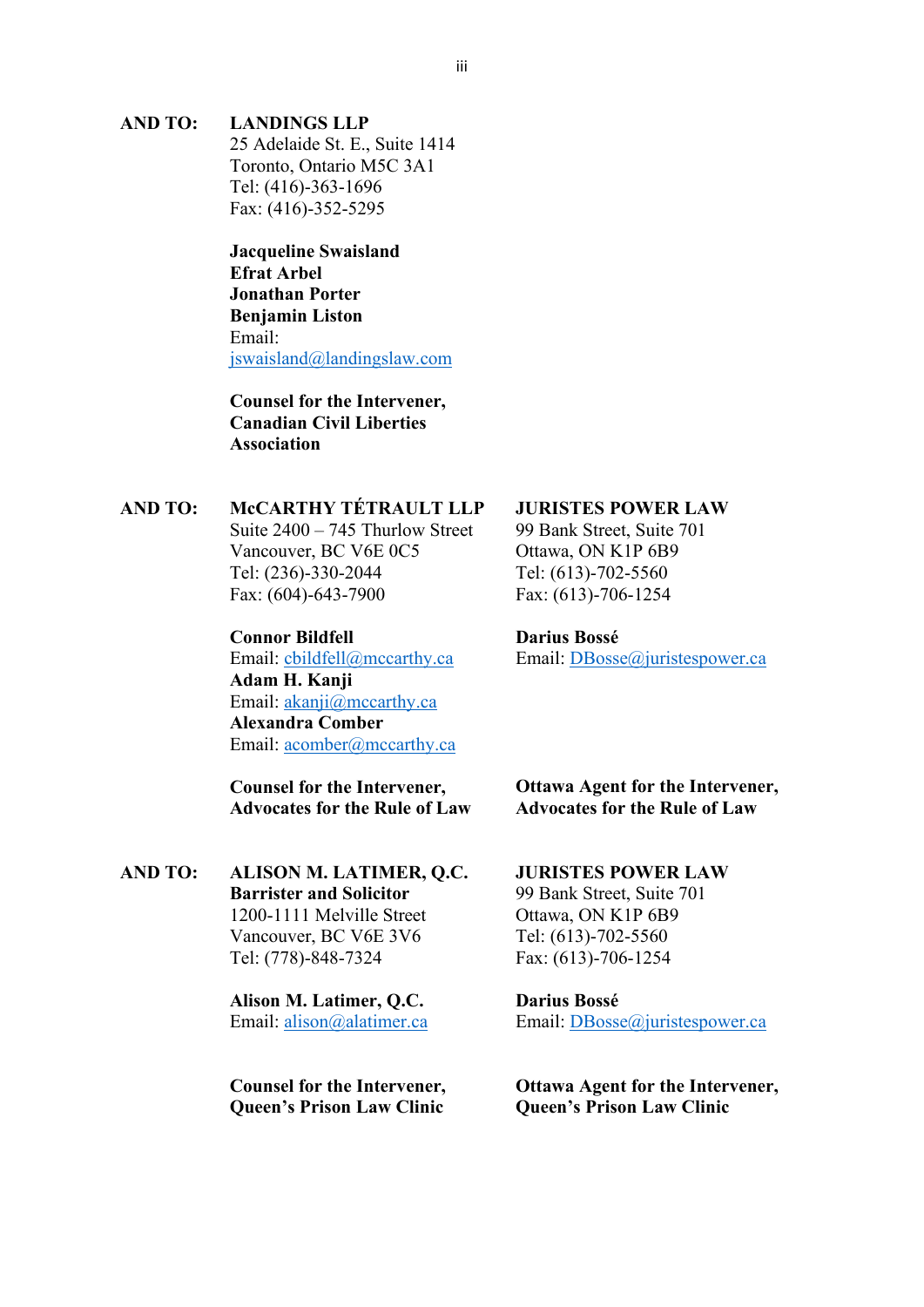#### **AND TO: SILCOFF SHACTER, BARRISTERS & SOLICITORS**

951 Mount Pleasant Road Toronto, Ontario M4P 2L7 Tel: (416) 322-1480 Fax: (416) 323-0309

**Maureen Silcoff** Email: [msilcoff@silcoffshacter.com](mailto:msilcoff@silcoffshacter.com) **Adam Bercovitch Sadinsky** Email: [absadinsky@silcoffshacter.com](mailto:absadinsky@silcoffshacter.com) 

**Counsel for the Intervener, Canadian Association of Refugee Lawyers**

### **AND TO: GOLDBLATT PARTNERS LLP**

30 Metcalfe Street, Suite 500 Ottawa, Ontario K1P 5L4 Tel: (416)-977-6070 Fax: (416)-591-7333

**Jessica Orkin** Email: [jorkin@goldblattpartners.com](mailto:jorkin@goldblattpartners.com) 

**Adriel Weaver** Email: [aweaver@goldblattpartners.com](mailto:aweaver@goldblattpartners.com) 

**Counsel for the Intervener, the British Columbia Civil Liberties Association** 

#### **AND TO: WALDMAN & ASSOCIATES** 281 Eglinton Avenue East Toronto, ON M4P 1L3 Tel: (416)-482-6501 Fax: (416)-489-9618

**Lorne Waldman, C.M.**  Email: [lorne@waldmanlaw.ca](mailto:lorne@waldmanlaw.ca) 

**Counsel for the Interveners, Canadian Lawyers for International Human Rights & the Canadian Centre for Victims of Torture**

#### **GOLDBLATT PARTNERS LLP**

30 Metcalfe Street, Suite 500 Ottawa, Ontario K1P 5L4 Tel: (613)-235-5327 Fax: (613)-235-3041

**Colleen Bauman** Email: [cbauman@goldblattpartners.com](mailto:cbauman@goldblattpartners.com)  **Jessica Orkin Adriel Weaver** Email: [jorkin@goldblattpartners.com](mailto:jorkin@goldblattpartners.com) 

**Agent for the Intervener, the British Columbia Civil Liberties Association**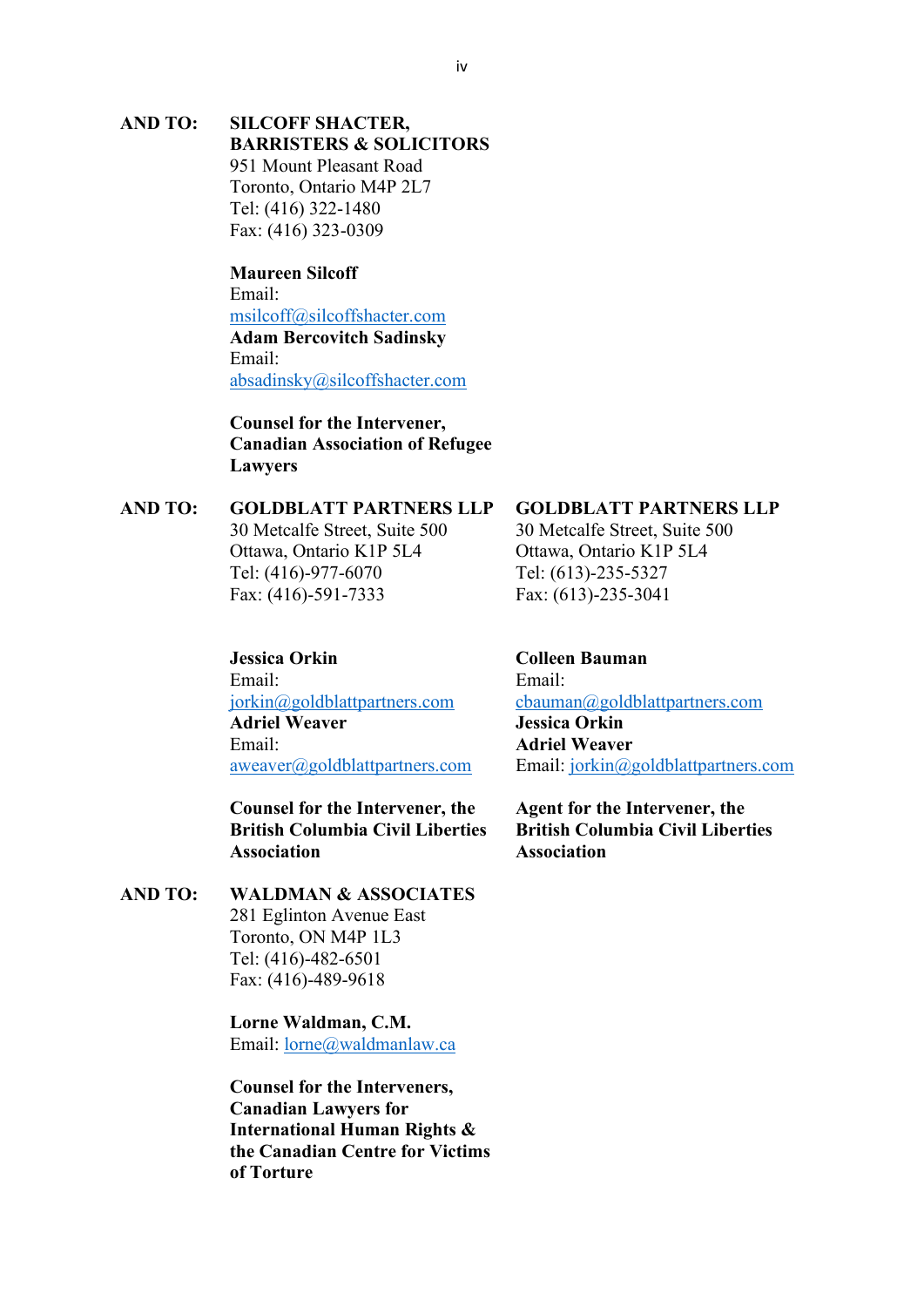### **AND TO: NATIONAL COUCIL OF CANADIAN MUSLIMS**

705-116 Albert Street Ottawa, ON K1P 5G3 Tel: (613)-254-9704 Ext: 224 Fax: (613)-701-4062

### **Sameha Omer** Email: somer@nccm.ca **Nusaiba Al Azem** Email: [nalazem@nccm.ca](mailto:nalazem@nccm.ca)

**Counsel for the Interveners, National Council of Canadian Muslims and Canadian Muslim Lawyers Association** 

#### **AND TO: MAHON & COMPANY**

1555-1500 West Georgia Street Vancouver, B.C. V6G 2Z6 Tel: (604)-283-1188 Fax: (604)-608-3319

### **Frances Mahon Yalda Kazemi**  Email: [frances@mahonlitigation.com](mailto:frances@mahonlitigation.com)

**Counsel for the Intervener, Rainbow Refugee Society**

## **AND TO: HIV & AIDS LEGAL CLINIC**

**ONTARIO (HALCO)** 1400-55 University Ave Toronto, Ontario M5J 2H7 Tel: (416)-340-7790 Fax: (416)-340-7248

#### **Deborah Rachlis**

Email: [rachlisd@lao.on.ca](mailto:rachlisd@lao.on.ca) 

**Counsel for the Intervener, HIV & AIDS Legal Clinic Ontario**

#### **SUPREME ADVOCACY LLP**

100- 340 Gilmour Street Ottawa, ON K2P 0R3 Tel: (613)-695-8855 Ext: 102 Fax: (613)-695-8580

# **Marie-France Major**

Email: [mfmajor@supremeadvocacy.ca](mailto:mfmajor@supremeadvocacy.ca) 

**Agent for the Interveners, National Council of Canadian Muslims and Canadian Muslim Lawyers Association** 

#### **HENEIN HUTCHISON LLP**

235 King Street East,  $1<sup>st</sup>$  Floor Toronto, Ontario M5A 1J9 Tel: (416)-340-7790 Fax: (416)-340-7248

#### **Ewa Krajewska**

Email: [ekrajewska@hhllp.ca](mailto:ekrajewska@hhllp.ca)  **Meghan Pearson** Email: [mpearson@hhllp.ca](mailto:mpearson@hhllp.ca) 

**Agent for the Intervener, HIV & AIDS Legal Clinic Ontario**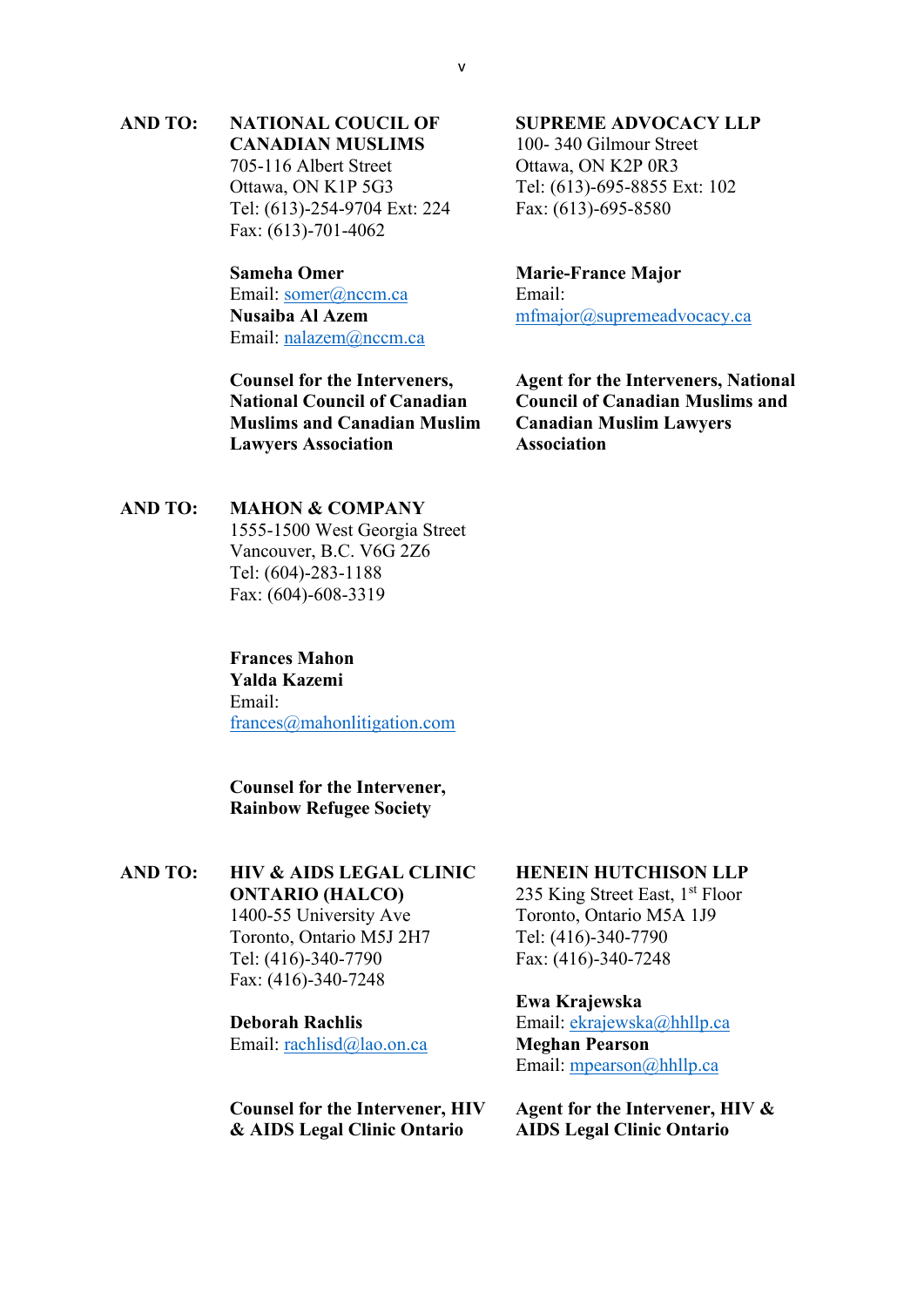#### **AND TO: BATTISTA SMITH MIGRATION LAW GROUP**

160 Bloor Street East, Suite 1000 Toronto, ON M4W 1B9 Tel: (416)-203-2899 Ext: 31 Fax: (905)-897-5657

#### **Michael Battista Adrienne Smith** Email: [battista@migrationlawgroup.com](mailto:battista@migrationlawgroup.com)

**Agent for the Intervener, Rainbow Railroad**

#### **HAMEED LAW**

43 Florence Street Ottawa, ON K2P 0W6 Tel: (613)-232-2688 ext. 237 Fax: (613)-232-2680

**Yavar Hameed Nicholas Valela** Email: [nvalela@hameedlaw.ca](mailto:nvalela@hameedlaw.ca) 

**Agent for the Intervener, Rainbow Railroad**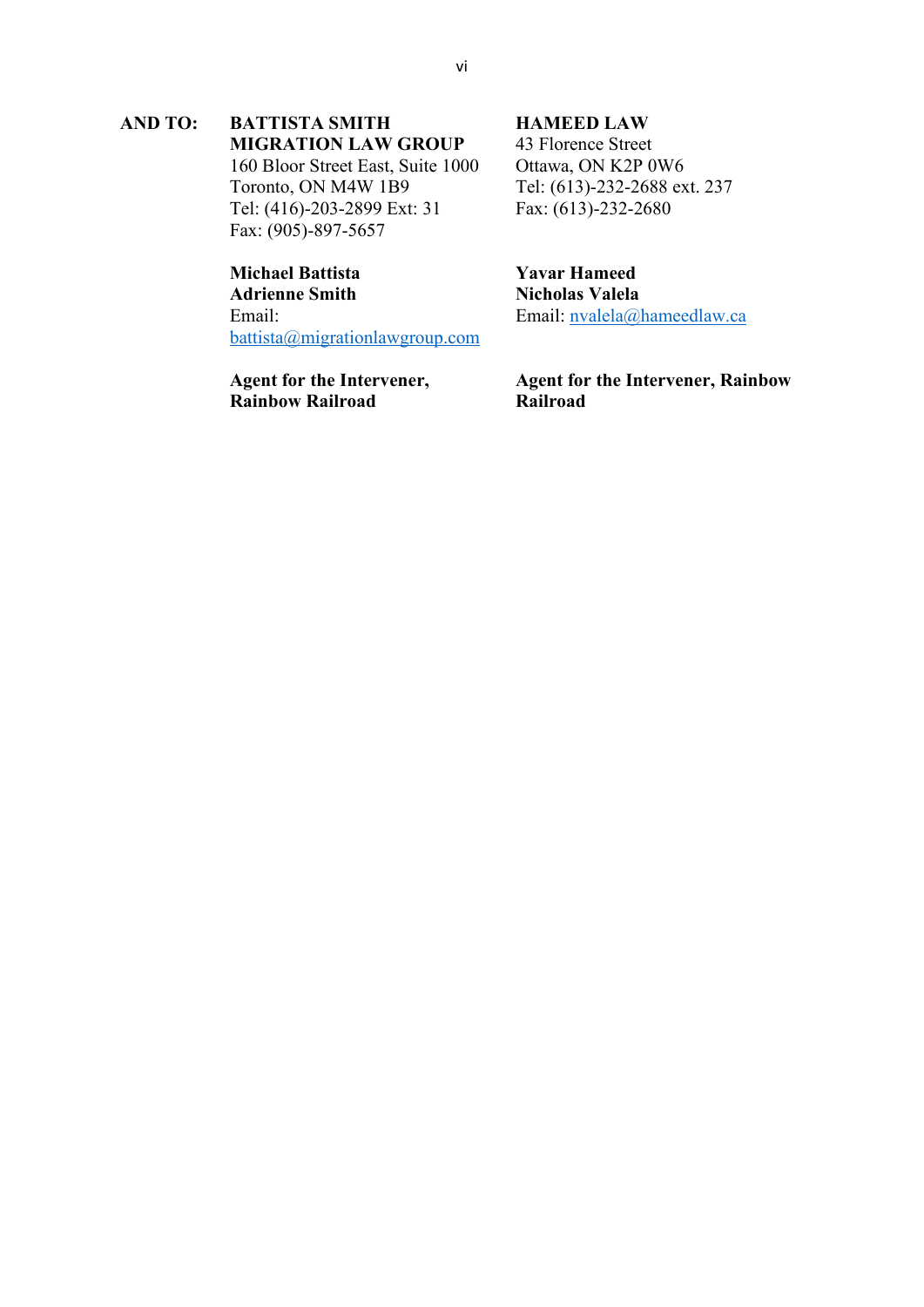## TABLE OF CONTENTS

| i. Equality is an animating and fundamental purpose of the Charter $\dots 2$<br>ii. Ignoring section 15 claims relegates equality to a lower status<br>among other rights and affects access to justice for claimants  4<br>B. Judicial Restraint should not constrain a court from addressing Charter claims<br>C. Failure to deal with section 15 minimizes the problem of gender-based violence  7 |
|-------------------------------------------------------------------------------------------------------------------------------------------------------------------------------------------------------------------------------------------------------------------------------------------------------------------------------------------------------------------------------------------------------|
|                                                                                                                                                                                                                                                                                                                                                                                                       |
|                                                                                                                                                                                                                                                                                                                                                                                                       |
|                                                                                                                                                                                                                                                                                                                                                                                                       |
|                                                                                                                                                                                                                                                                                                                                                                                                       |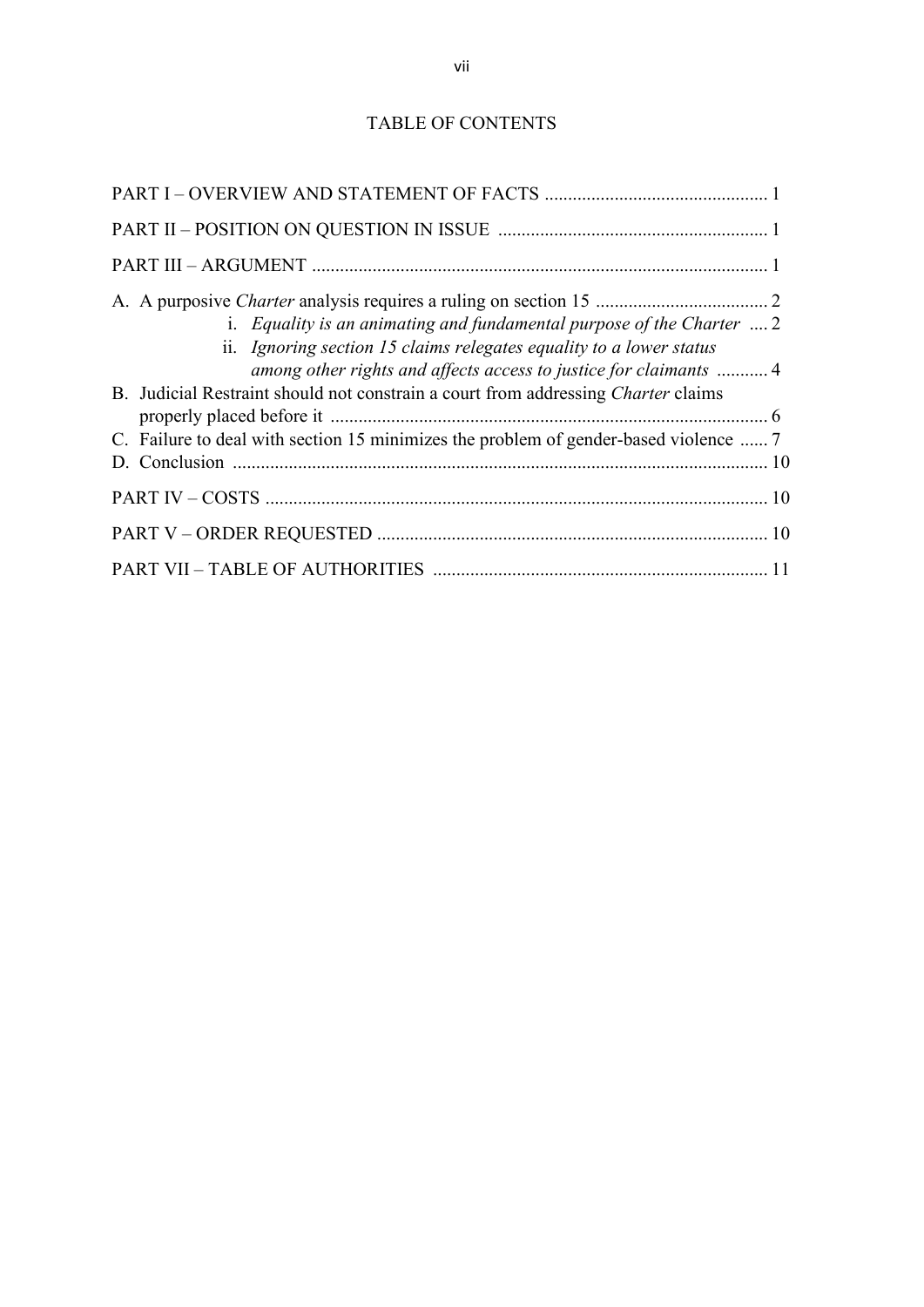#### **PART I – OVERVIEW AND STATEMENT OF FACTS**

1. The Appellants in this case marshalled an extensive evidentiary record to put before the Federal Court on a serious issue that impacts survivors of gender-based violence who are disproportionately women. Instead of taking the opportunity to decide the Appellants' section 15 claim on its merits, the Federal Court did what courts have done time and again: refuse to decide the equality claim in favour of resolving the challenge on the basis of another *Charter* issue. The Federal Court was wrong to do so for three reasons: (a) a purposive *Charter*  analysis requires a ruling on section 15; (b) judicial restraint should not constrain a court from addressing *Charter* claims properly placed before the court; and (c) the failure to rule on the section 15 claim minimizes gender-based violence as a significant problem that demands legal consideration.

2. While taking no position on the merits of the section 15 claim, the Interveners' arguments rely on the existence of an extensive factual record including affidavits and crossexaminations, as referenced by both the Appellants and the Respondents as the basis for their arguments on the section [1](#page-8-0)5 issue.<sup>1</sup> The experience described by the Appellant ABCA and her daughters (as noted in the Appellants' factum<sup>[2](#page-8-1)</sup>) is also of key relevance to the section 15 claim.

#### **PART II – POSITION ON QUESTION IN ISSUE**

3. The Interveners take the position that the Federal Court ought to have decided the gender equality claim made under section 15 of the *Charter* and wrongly applied the doctrine of judicial restraint to support not deciding this claim.

#### **PART III – ARGUMENT**

4. Three problems arise from declining to consider the equality claim. First, an appropriate wholistic analysis of the constitutional challenge is circumvented. Sidestepping the section 15 claim where there are multiple *Charter* claims, alters the government's burden to prove justification under section 1 and reshapes judicial articulation of an appropriate remedy. Second, the principle of judicial restraint is miscast, functionally resulting in the prioritization of one *Charter* claim over another. Third, refugee claims made on the basis of gender-based violence or gender-identity are ignored. Courts thus disregard jurisprudential requirements to consider the pre-existing disadvantage experienced by refugee claimants

1

<span id="page-8-0"></span><sup>&</sup>lt;sup>1</sup> Appellants' Factum, para 14 and Respondents' Factum, paras 50 and 84-86.

<span id="page-8-1"></span><sup>&</sup>lt;sup>2</sup> Appellants' Factum, paras 18 and 78.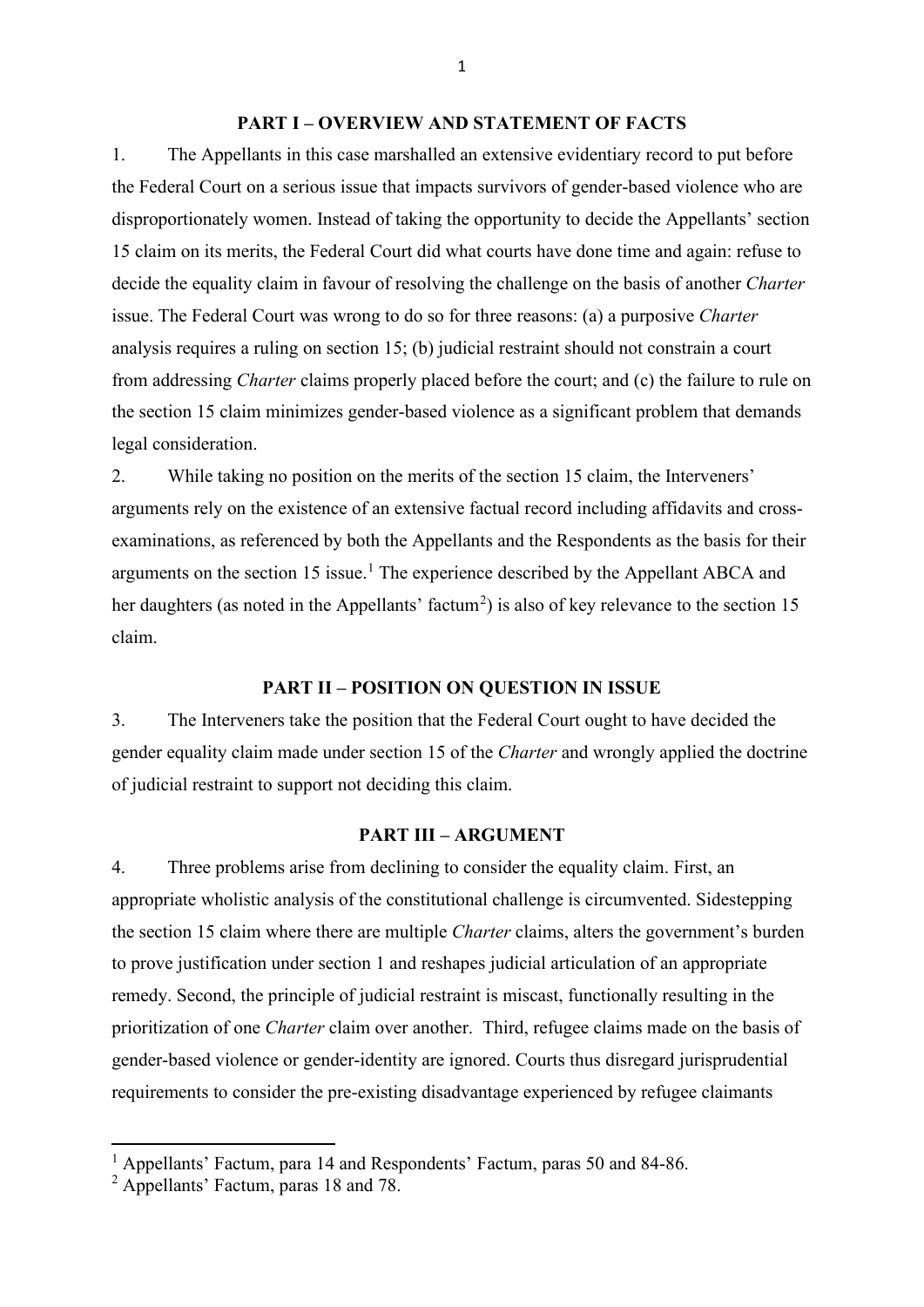facing gender-based and gender identity violence and the specific gendered harms that result from the impugned provisions.

### **A. A purposive** *Charter* **analysis requires a ruling on section 15**

### *i. Equality is an animating and fundamental purpose of the Charter*

5. Equality-based analysis is not limited to section 15 of the *Charter*. [3](#page-9-0) The principle of equality underpins all the *Charter's* protections and, indeed, provides purposive cohesion across the *Charter*. In a case where a section 15 claim is extensively and reasonably argued, to refuse examination of that claim prevents a full constitutional analysis. The result is to hobble proper integration of relevant equality principles into other *Charter* claims and undermines the integrity of the *Charter* analysis as a whole.

6. Equality analysis grounds two central *Charter* principles: the protection of vulnerable minorities<sup>[4](#page-9-1)</sup> and substantive equality.<sup>[5](#page-9-2)</sup> Section 15 uniquely protects against harms that flow from membership in disadvantaged groups, including the perpetuation of oppressive power relations, denial of access to basic goods, diminishment of self-worth, and prejudice and stereotyping.

7. Where a claimant presents a multi-rights claim, *all* the harms must be examined. The purposive approach to the *Charter* requires that key issues that can only be dealt with under section 15 must be addressed not only to attend to the particular harms under that provision, but because it can animate, inform and provide context to harms arising from the violation of other *Charter* rights, such as those found in section 7. In this case, the focus on the detention aspect of the section 7 claim did not include a security of the person analysis of the differential impact of detention on those facing gender-based and gender identity violence.

8. Integration of an equality analysis allows recognition of important differences based on protected grounds such as sex and place of origin. The omission of an equality analysis risks judicial descent into a purely formal equality stance, contrary to long-standing jurisprudential commitment to more complex, substantive and intersectional understandings of individual difference. This failure results in treating claimants as identical or simplistically alike. A true understanding of the extent of all harms on a substantive equality basis can only

<span id="page-9-0"></span><sup>&</sup>lt;sup>3</sup> Suzy Flader, "Fundamental Rights for All: Toward Equality as a Principle of Fundamental [Justice under Section 7 of the Charter"](https://www.canlii.org/en/commentary/doc/2020CanLIIDocs1668#!fragment/undefined/BQCwhgziBcwMYgK4DsDWsBGB7LqC2YATqgJIAm0A5JQJQA0yWALgKYQCKiLhAnlZXQgsiCTtz7VBwwggDKWQkwBCfAEoBRADLqAagEEAcgGF1dJmAzQmWODRpA) (2020) 25 Appeal 43 at 45.

<span id="page-9-1"></span><sup>4</sup> *[Reference re Secession of Quebec](https://www.canlii.org/en/ca/scc/doc/1998/1998canlii793/1998canlii793.html?autocompleteStr=reference%20re%20sece&autocompletePos=1)*, 1998 CanLII 793 (SCC), [1998] 2 SCR 217 at paras 32, 80-81; *[Syndicat Northcrest v. Amselem](https://www.canlii.org/en/ca/scc/doc/2004/2004scc47/2004scc47.html?autocompleteStr=syndicat%20north&autocompletePos=1)*, 2004 SCC 47 at para 1.

<span id="page-9-2"></span><sup>5</sup> As acknowledged in the *[Immigration and Refugee Protection Act,](https://www.canlii.org/en/ca/laws/stat/sc-2001-c-27/191269/sc-2001-c-27.html)* SC 2001, c 27, s 3(3) [*IRPA*].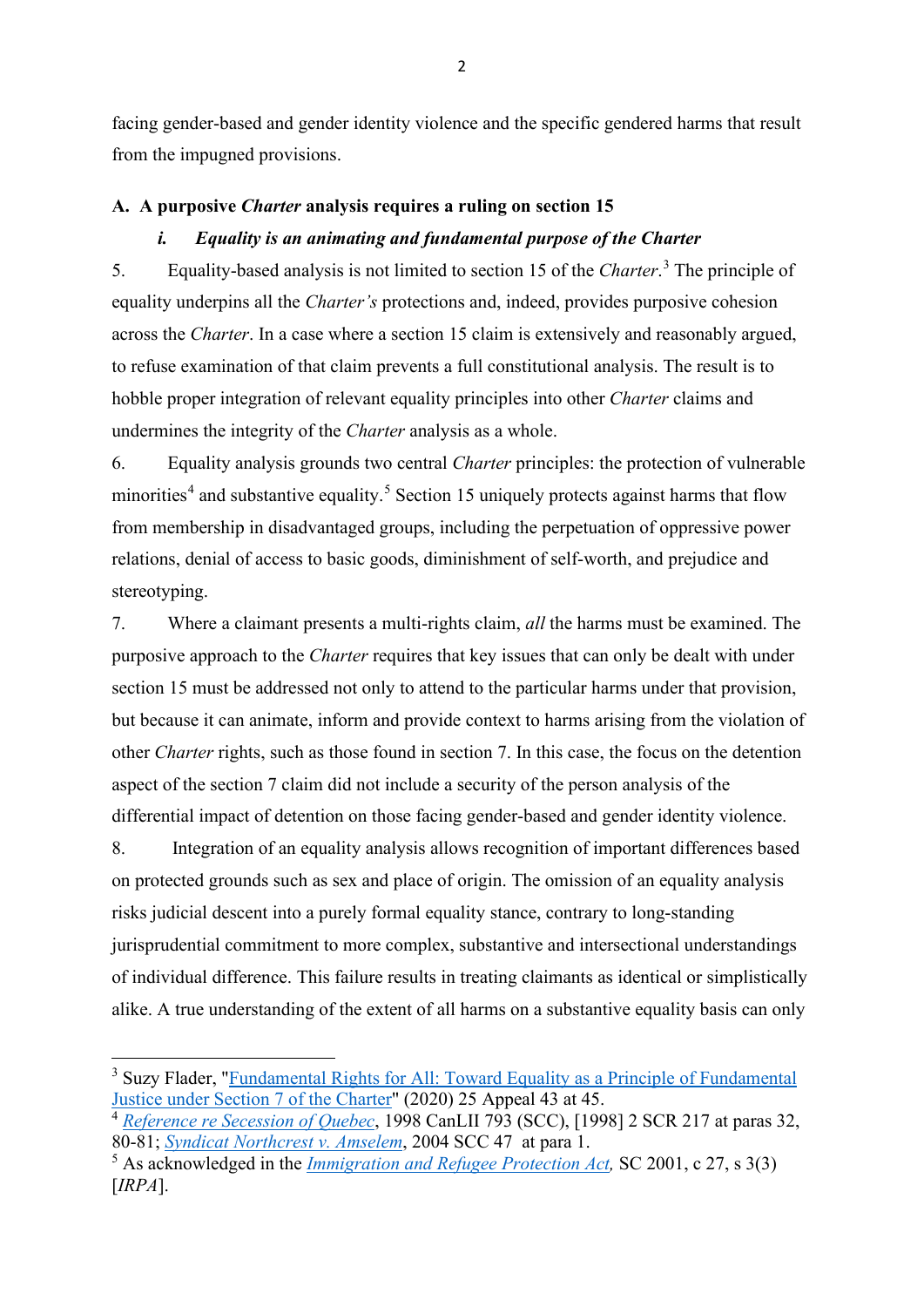be garnered when there is proper attention paid to the section 15 harms alleged in the evidentiary record.

9. A finding of a violation of section 15 would alter the section 1 analysis. Following this logic, the section 1 analysis in this case is potentially incomplete. Where a section 15 claim is established, the government must show the discrimination at issue was justified. This depends on the identification of the purpose of the legislation, an exercise informed by a section 15 analysis.

10. The failure to consider section 15 can also affect the issue of remedy. The remedy ordered, or any guidance the court may give government on how to address the equalityviolating aspects of law, might differ if the law in question were found to have a discriminatory impact on a particular group. This Honourable Court, in its recent decision in *Ontario (AG) v G*, considered the interplay between sections 7 and 15, and confirmed that the nature of the *Charter* breach (i.e. whether there is more than one rights violation at play) informs the remedy.<sup>[6](#page-10-0)</sup>

11. Dialogic constitutionalism in Canada requires the judiciary to give feedback to the legislature and executive on the impact their decisions have on the equality rights of persons.[7](#page-10-1) Deciding *Charter* questions provides judicial guidance to legislatures as to the nature of the harm occasioned by the offending legislation. Thus, the stage of rights analysis that precedes both the section 1 and remedial discussion is crucial to the substantive protections that the *Charter* provides and potentially guides future legislative action.

12. Finally, interpretive guidance is needed in cases where both section 7 and 15 claims are made. The Respondents seek to extend the "shocks the conscience" test, first developed in

<span id="page-10-0"></span><sup>6</sup> *[Ontario \(Attorney General\) v G](https://www.canlii.org/en/ca/scc/doc/2020/2020scc38/2020scc38.html?resultIndex=1)*, 2020 SCC 38 at para 77. While declining to rule on the section 7 claim, this Court noted that the section 7 harms pertained only to the group claiming discrimination under section 15. That is not the case here, where the *Charter* claims are made on behalf of a broader group that includes those claiming discrimination.

<span id="page-10-1"></span><sup>7</sup> Kent Roach, "Dialogic Remedies" (2019) 17:3 Int JConst L 860.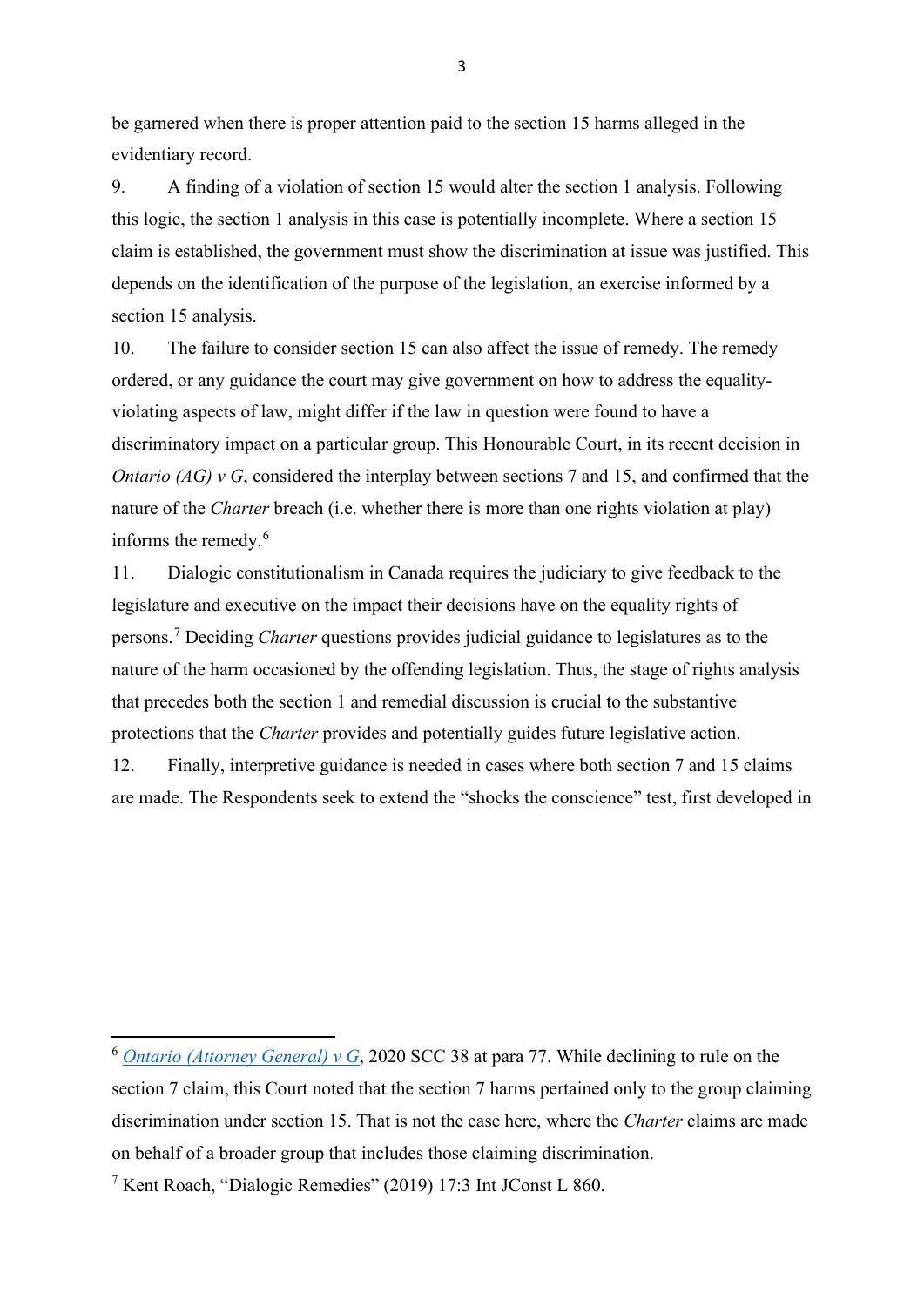section 7 jurisprudence,  $8$  to section 15 claims.  $9$  There is no case law demonstrating the use of the "shocks the conscience" test in section 15 analysis; cases that deploy this test do so when conducting a fundamental principles analysis under section 7.[10](#page-11-2) Foreclosing an analysis under section 15 because the claims do not "shock the conscience" is an improper extension of a test that has, jurisprudentially, only been used in respect of section 7 claims when interpreting the textual limits on the right to life, liberty and security of the person. Section 15 analysis, particularly in respect of substantive equality claims, ought to follow this Court's equality rights jurisprudence<sup>[11](#page-11-3)</sup> and not be conflated with jurisprudence that has been developed primarily in the context of the extradition of alleged fugitives.<sup>12</sup> As this Court noted in *Fraser*, "state action may be discriminatory even though on its face and in terms of intentions"[13](#page-11-5) it is not obvious, rendering the "shocks the conscience" test an inappropriate barrier to assess section 15 claims.

### *ii. Ignoring section 15 claims relegates equality to a lower status among other rights and affects access to justice for claimants*

13. There is a pattern of neglect with respect to section 15 and therefore in respect of equality rights and access to appropriate remedies in the jurisprudence.<sup>[14](#page-11-6)</sup> Where claimants have raised multiple rights violations, section 15 is often dismissed and treated as avoidable, incidental or less important.<sup>15</sup>

<span id="page-11-0"></span><sup>&</sup>lt;sup>8</sup> *Schmidt v the Queen*, [1987] 1 SCR 500: The "shocks the conscience" test arises from this case where Justice La Forest states at 522 that, "situations falling far short of this may well arise where the nature of the criminal procedures or penalties in a foreign country sufficiently shocks the conscience as to make a decision to surrender a fugitive for trial there one that breaches the principles of fundamental justice enshrined in s. 7."

<span id="page-11-1"></span><sup>9</sup> Respondent's Factum at paras 82-84.

<span id="page-11-2"></span><sup>10</sup> See for example *[Suresh v Canada,](https://www.canlii.org/en/ca/scc/doc/2002/2002scc1/2002scc1.html?autocompleteStr=suresh%20&autocompletePos=1)* 2002 SCC 1.; *[Canada v Barnaby,](https://www.canlii.org/en/ca/scc/doc/2015/2015scc31/2015scc31.html?autocompleteStr=canada%20v%20barnaby&autocompletePos=1)* 2015 SCC 31.

<span id="page-11-3"></span><sup>11</sup> See *[Quebec \(Attorney General\) v. A](https://www.canlii.org/en/ca/scc/doc/2013/2013scc5/2013scc5.html?resultIndex=2)*, 2013 SCC 5; *[Fraser v. Canada \(Attorney General\)](https://www.canlii.org/en/ca/scc/doc/2020/2020scc28/2020scc28.html?autocompleteStr=fraser%20v%20canada&autocompletePos=1)*, 2020 SCC 28.

<span id="page-11-4"></span><sup>12</sup> *Supra* notes 8 and 10.

<span id="page-11-5"></span><sup>13</sup> Fraser*, supra* note 11, quoting Lisa Philipps, and Margot Young. ["Sex, Tax and the](https://commons.allard.ubc.ca/cgi/viewcontent.cgi?article=1360&context=fac_pubs)  Charter: A Review of *[Thibaudeau v. Canada](https://commons.allard.ubc.ca/cgi/viewcontent.cgi?article=1360&context=fac_pubs)*" (1995), 2 Rev Const Stud 221.

<span id="page-11-6"></span><sup>&</sup>lt;sup>14</sup> See for example, *Alberta v Hutterian Brethren of Wilson Colony*, 2009 SCC 37; *AC v [Manitoba \(Director of Child and Family Services\),](https://www.canlii.org/en/ca/scc/doc/2009/2009scc30/2009scc30.html?resultIndex=1)* 2009 SCC 30; *[Carter v Canada \(Attorney](https://www.canlii.org/en/ca/scc/doc/2015/2015scc5/2015scc5.html?autocompleteStr=carter%20v%20canada&autocompletePos=1)  General*), 2015 SCC 5.

<span id="page-11-7"></span><sup>&</sup>lt;sup>15</sup> See Jonnette Watson Hamilton & Jennifer Koshan, "Adverse Impact: The Supreme Court's [Approach to Adverse Effects Discrimination under Section 15 of the Charter"](https://www.constitutionalstudies.ca/wp-content/uploads/2019/08/19RevConstStud191.pdf) (2015) 19(2)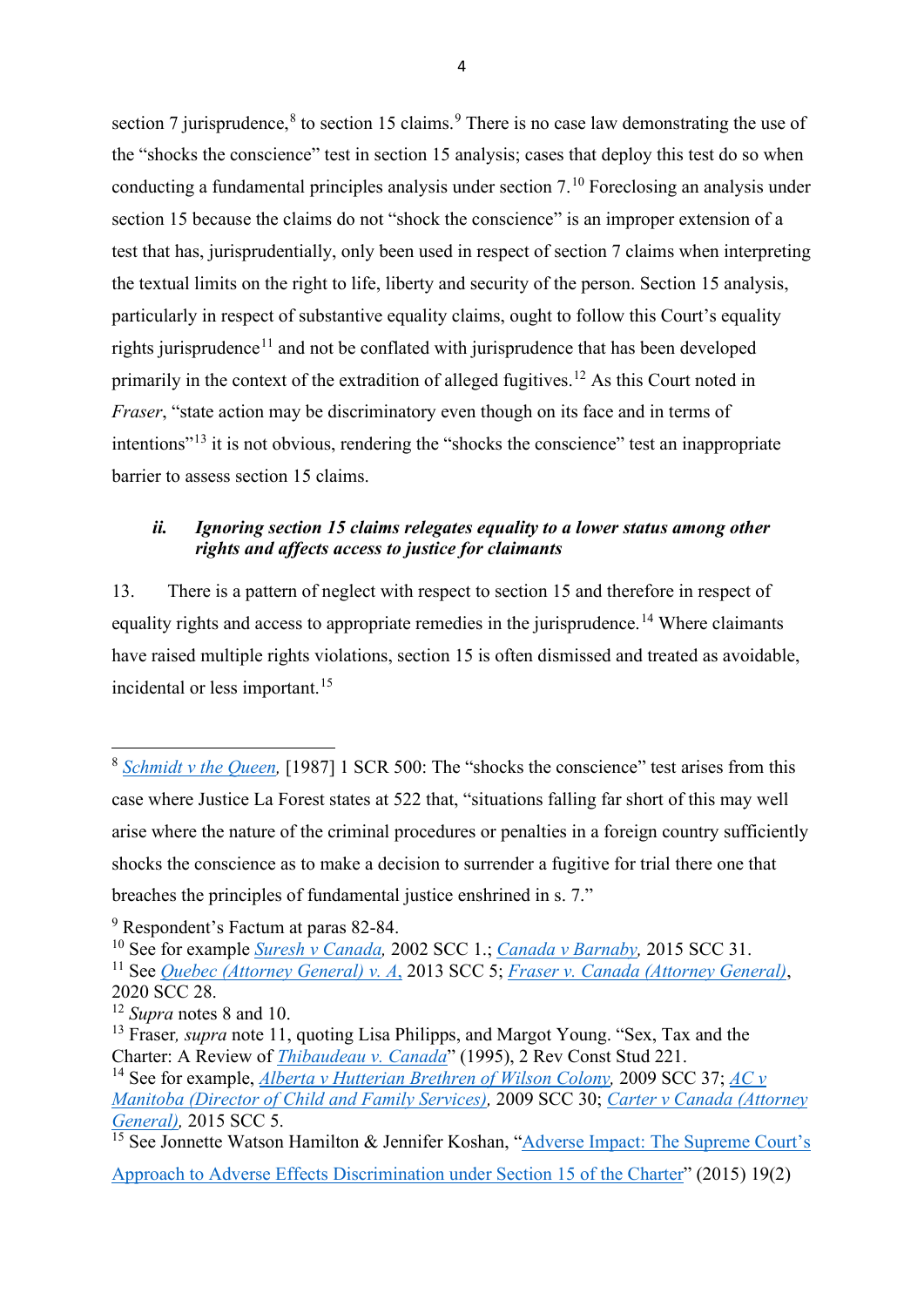14. The integrity of the *Charter* demands a purposive approach where no preference over rights should be made. Where multiple rights claims that encompass equality rights are put forward, it is imperative to instill a practice of including section 15 in the analysis. Relegating one right to the shadows robs a *Charter* analysis from the unique and contextual doctrine that the particular right brings.

15. The Federal Court of Appeal cites *Gosselin* when declining to decide the section 15 issue, stating, "Section 15 does not enjoy "'superior status in a 'hierarchy' of rights'"[16](#page-12-0) under the *Charter*. However, by refusing to address section 15, courts relegate the right to equality to an *inferior* status, denying claimants their right to equal protection of the law. This is especially so where equality issues have been properly raised and where a sufficient evidentiary record is proffered.

16. Giving preferential treatment to section 7 claims negatively impacts access to justice for equality seeking claimants. Deciding that there is a section 7 violation does not resolve the question of whether there is a breach of substantive equality, and therefore does not address the harms specific to discrimination. Practically, this failure to decide the equality claim could deny the rights holders a remedy if the other ground on which they had succeeded at first instance is overturned on appeal, as occurred in this case.

17. Neglecting a claimant's request to evaluate whether section 15 has been violated discourages others from bringing forth such claims in the future.<sup>[17](#page-12-1)</sup> Addressing section 15

Rev ConstIssues 191 at 192-193 where the authors state eight of sixty-six adverse effects cases were heard by the Supreme Court on section 15(1); Jennifer Koshan & Jonette Watson Hamilton, ["The Continual Reinvention of Section 15 of the Charter"](https://journals.lib.unb.ca/index.php/unblj/article/view/29123/1882524305) (2013) 64 UNBLJ 19 at 42, the authors state: "In other post-Kapp cases, section 15(1) claims have received minimal attention from the Court and have been dismissed in a few short paragraphs."; Jennifer Koshan, ["Redressing the Harms of Government \(In\)Action: A Section 7 versus Section 15](https://www.canlii.org/en/commentary/doc/2013CanLIIDocs725#!fragment/undefined/BQCwhgziBcwMYgK4DsDWsBGB7LqC2YATqgJIAm0A5JQJQA0yWALgKYQCKiLhAnlZXQgsiCTtz7VBwwggDKWQkwBCfAEoBRADLqAagEEAcgGF1dJmAzQmWODRpA)  [Charter Showdown"](https://www.canlii.org/en/commentary/doc/2013CanLIIDocs725#!fragment/undefined/BQCwhgziBcwMYgK4DsDWsBGB7LqC2YATqgJIAm0A5JQJQA0yWALgKYQCKiLhAnlZXQgsiCTtz7VBwwggDKWQkwBCfAEoBRADLqAagEEAcgGF1dJmAzQmWODRpA) (2013) 22:1 Const Forum Const 31 at 34 where the author states: "There are also several recent cases where section  $15(1)$  claims were summarily dismissed by the Court."; See also Daphne Gilbert, ["The Silence of Section 15: Searching for Equality at](https://digitalcommons.osgoode.yorku.ca/cgi/viewcontent.cgi?article=1163&context=sclr)  [the Supreme Court of Canada in 2007"](https://digitalcommons.osgoode.yorku.ca/cgi/viewcontent.cgi?article=1163&context=sclr) (2008) 42 SCLR 497.

<span id="page-12-0"></span><sup>16</sup> *[Canada \(Citizenship and Immigration\) v Canadian Council for Refugees](https://www.canlii.org/en/ca/fca/doc/2021/2021fca72/2021fca72.html?autocompleteStr=canadian%20council%20for%20refugees%20fca%20&autocompletePos=2)*, 2021 FCA 72 at para 172 citing *[Gosselin \(Tutor of\) v Quebec \(Attorney General\)](https://www.canlii.org/en/ca/scc/doc/2005/2005scc15/2005scc15.html)*, 2005 SCC 15, at para 26. <sup>17</sup> Koshan *supra* note 15 at 40: Koshan notes, "It is telling that equality rights arguments were

<span id="page-12-1"></span>not mounted by the parties in *PHS, Adams* or *Bedford* (although such arguments were raised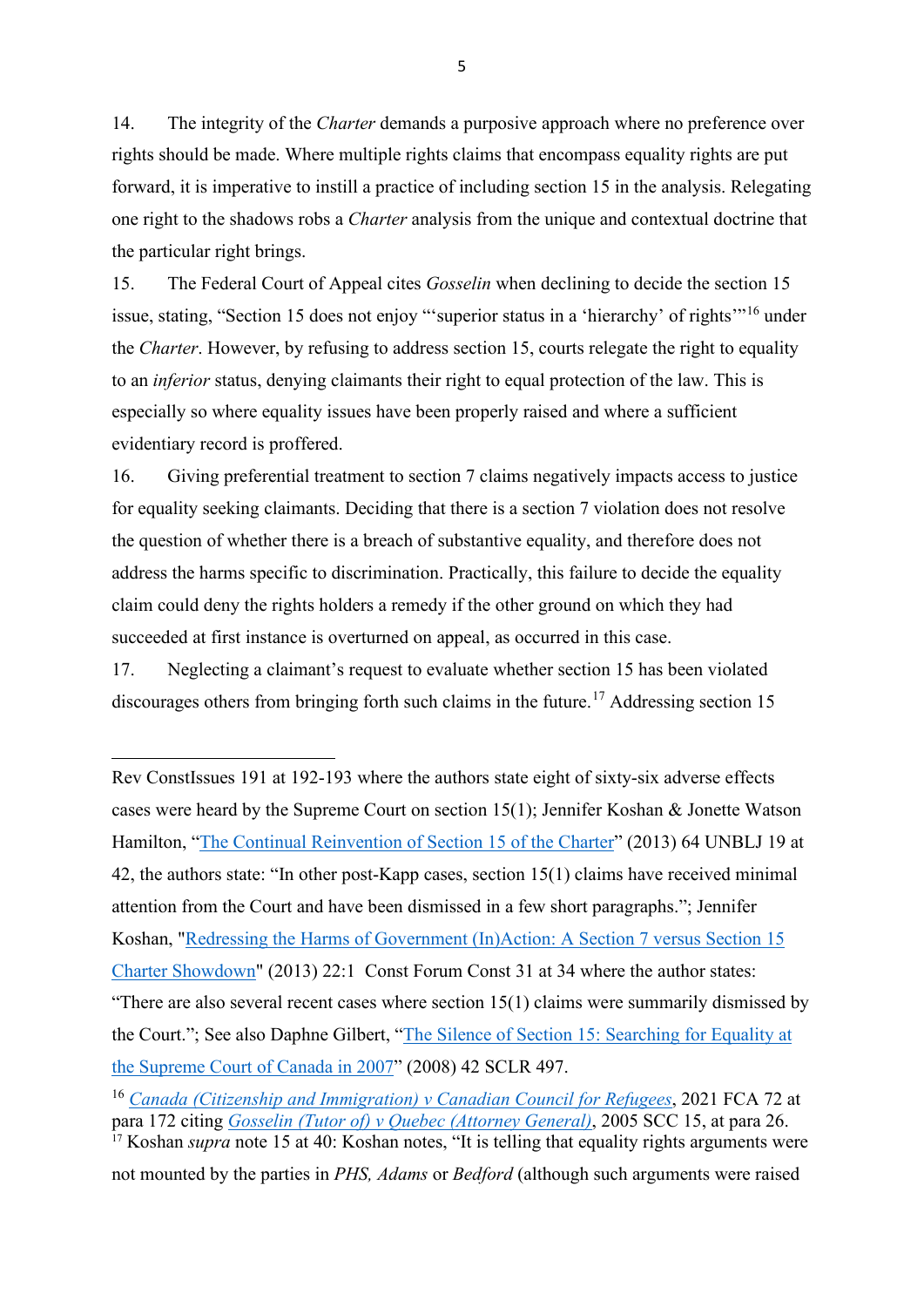would give guidance to claimants and courts on how to mount and assess such claims in future cases.

### **B. Judicial restraint should not constrain a court from addressing** *Charter* **claims properly placed before it**

18. The Federal Court's decision to decline to assess the section 15 claim may have been premised on judicial restraint. [18](#page-13-0) The Interveners submit however that the failure to decide the equality claim of women asylum seekers is inconsistent with the accepted rationale for judicial restraint. The principle of judicial restraint was not meant for a court to prefer one *Charter* claim over another. Where there are multiple *Charter* claims, a decision on one claim cannot be considered determinative of all of the claimed violations.

19. In finding that the Federal Court judge had the discretion to decline to deal with issues that appeared to be unnecessary for the outcome of the case, the Federal Court of Appeal cited *Steel v. Canada (Attorney General)*, [19](#page-13-1) but failed to note that the Court in that case chose to decide the issues before it, observing that "too great a devotion to judicial minimalism sometimes can impose too great a cost." As noted in *Steel*, "[p]ressing issues can linger and fester," causing suffering to the litigants.<sup>[20](#page-13-2)</sup> The Court in *Steel* went on to warn that too great a devotion to minimalism can ensnare claimants (in that case benefits recipients with few resources) in a frustrating game of "snakes and ladders."[21](#page-13-3)

20. A preference for judicial restraint cannot be absolute. Instead, there can be important countervailing principles implicating the rule of law at stake including access to justice and the court's responsibility to rule on challenges to state power.<sup>22</sup> Thus, as in this case, where a constitutional issue has been fully argued based on an adequate factual record, it is practical to decide the issue, even if the case can be disposed of on a non-constitutional or narrower

by interveners in two of the cases)"; Donald C Galloway, [Immigration, Xenophobia and](https://www.canlii.org/en/commentary/doc/2019CanLIIDocs2818#!fragment/undefined/BQCwhgziBcwMYgK4DsDWsBGB7LqC2YATqgJIAm0A5JQJQA0yWALgKYQCKiLhAnlZXQgsiCTtz7VBwwggDKWQkwBCfAEoBRADLqAagEEAcgGF1dJmAzQmWODRpA)  [Equality Rights,](https://www.canlii.org/en/commentary/doc/2019CanLIIDocs2818#!fragment/undefined/BQCwhgziBcwMYgK4DsDWsBGB7LqC2YATqgJIAm0A5JQJQA0yWALgKYQCKiLhAnlZXQgsiCTtz7VBwwggDKWQkwBCfAEoBRADLqAagEEAcgGF1dJmAzQmWODRpA) 2019 42-1 Dal LJ 15 at 22.

<span id="page-13-0"></span><sup>18</sup> *[Canadian Council for Refugees v. Canada \(Immigration, Refugees and Citizenship\)](https://www.canlii.org/en/ca/fct/doc/2020/2020fc770/2020fc770.html)*, 2020 FC 770 at para 154; Peter Hogg, Constitutional Law of Canada, 5th Edition, (Toronto: Thomson Canada Ltd., 2007) Vol 2, para 59.5, p 792.

<span id="page-13-1"></span><sup>19</sup> *[Canada \(Citizenship and Immigration\) v Canadian Council for Refugees](https://www.canlii.org/en/ca/fca/doc/2021/2021fca72/2021fca72.html?autocompleteStr=canadian%20council%20for%20refugees%20fca%20&autocompletePos=2)*, 2021 FCA 72 at para 171, citing *[Steel v Canada \(Attorney General\)](https://www.canlii.org/en/ca/fca/doc/2011/2011fca153/2011fca153.html?autocompleteStr=steel%20v%20attorne&autocompletePos=2)*, 2011 FCA 153, [2013] 1 FCR 143. <sup>20</sup> *Steel*, *ibid* at para 68.

<span id="page-13-3"></span><span id="page-13-2"></span><sup>21</sup> *Ibid.* 

<span id="page-13-4"></span><sup>22</sup> *[Trial Lawyers Association of British Columbia v. British Columbia \(Attorney General\)](https://canlii.ca/t/gds2j)*, 2014 SCC 59 at paras 39-40.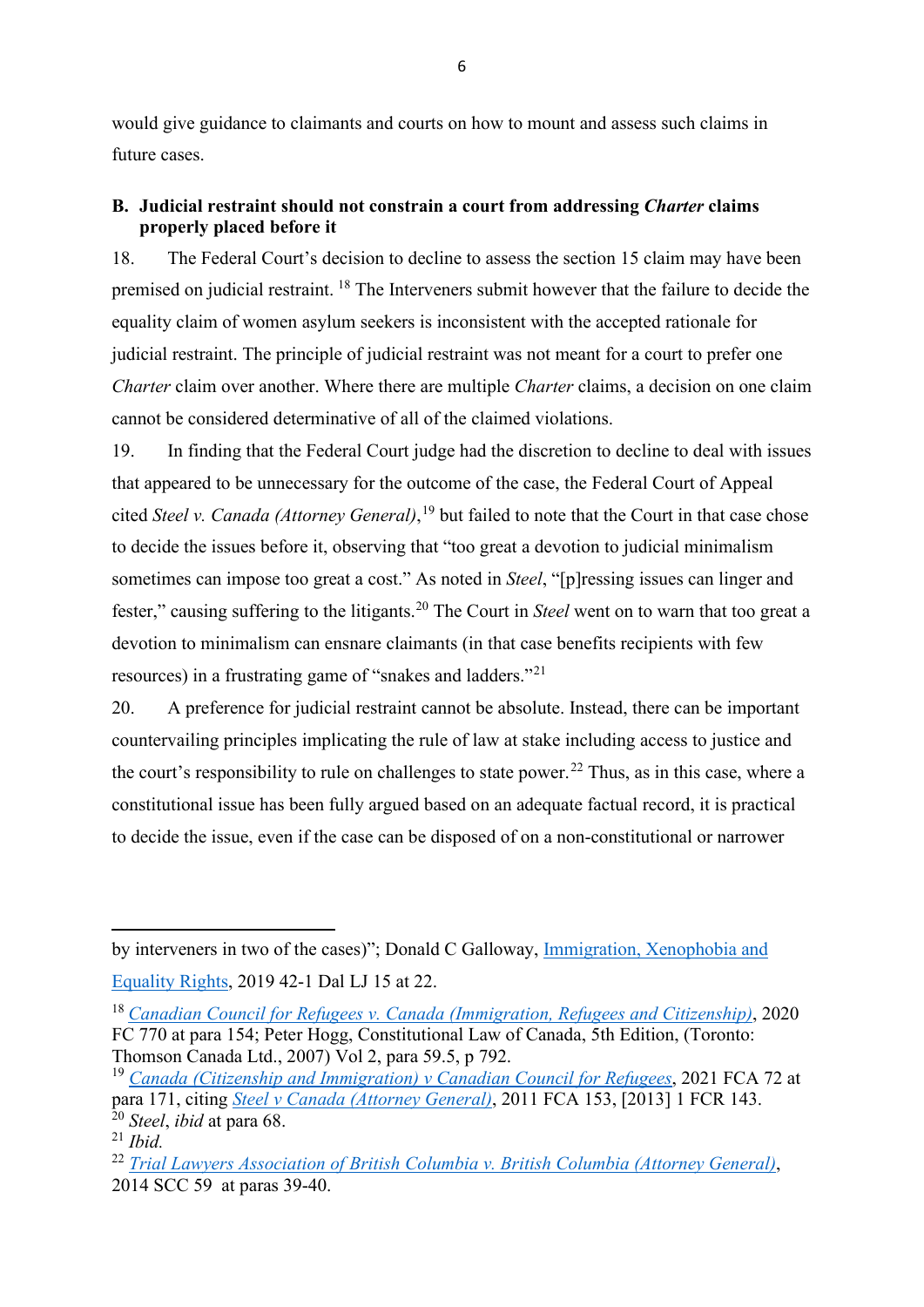constitutional ground. Professor Hogg noted that this takes advantage of argument and evidence that would otherwise be wasted.<sup>23</sup>

21. A practice of appellate deference to a lower court's refusal to exercise jurisdiction to review whether a *Charter* right has been infringed can entrench a pattern of restraint that does not square with the both the remedial nature and the dialogic aspects of the *Charter*. Courts are "duty-bound" to consider all the substantive issues encompassed by the rights claimed.<sup>24</sup> 22. A refusal to engage with key issues in a fully presented *Charter* equality claim is not justified or appropriate judicial restraint. Rather, it is an abdication of the judicial role and responsibility to decide issues that may be dispositive of the constitutional claims raised by the litigation. Principles central to the judicial role, including constitutionalism and the rule of law,[25](#page-14-2) require that, in circumstances such as these, the court engage with all the *Charter*  claims to ensure access to justice and the supremacy of the constitution. This is a function of both the weight of the arguments at issue, and the context in which the rights claimants find themselves.

23. While taking no position on the merits of the case, the Interveners submit that judicial restraint should not be deployed to avoid *Charter* scrutiny on a legal regime crafted, implemented, and enforced by the Canadian government. In other words, while foreign law, in this case US law, may inform the context of the effects of the STCA regime, the fact that our domestic legal regime interacts with foreign law in another jurisdiction should also not act as a shield from assessing whether a *Charter* claim has merit.[26](#page-14-3)

#### **C. Failure to deal with section 15 minimizes the problem of gender-based violence**

24. One particular and significant disadvantaged group is absent from the purview of the lower court decision in this case: people making refugee claims founded on gender-based violence and gender identity. The lack of attention to this group in the section 7 analysis and the dismissal of the section 15 *Charter* claim is unresponsive to the substantial evidentiary record provided on the potential harms to this group<sup>[27](#page-14-4)</sup> and lacks an intersectional analysis vital to determining whether a claim has merit.

7

<span id="page-14-0"></span><sup>23</sup> Hogg *supra* note 18 at para 59.5 on p 792.

<span id="page-14-1"></span><sup>&</sup>lt;sup>24</sup> Aileen Kavanagh, ["The Idea of a Living Constitution"](https://heinonline.org/HOL/LandingPage?handle=hein.journals/caljp16&div=8&id=&page=) (2003) 16:1 Can JL & Jurisprudence 55 at 65-66.

<span id="page-14-2"></span><sup>25</sup> *Reference re Secession of Quebec*, *supra* note 5 at paras 70, 72.

<span id="page-14-3"></span><sup>26</sup> *[Nevsun Resources Ltd. V Araya,](https://decisions.scc-csc.ca/scc-csc/scc-csc/en/item/18169/index.do)* 2020 SCC 5*.*

<span id="page-14-4"></span> $^{27}$  Exhibit 84 to Affidavit of Samira Remtulla (Appeal Book, Volume 14, Tab D, at p. 5972).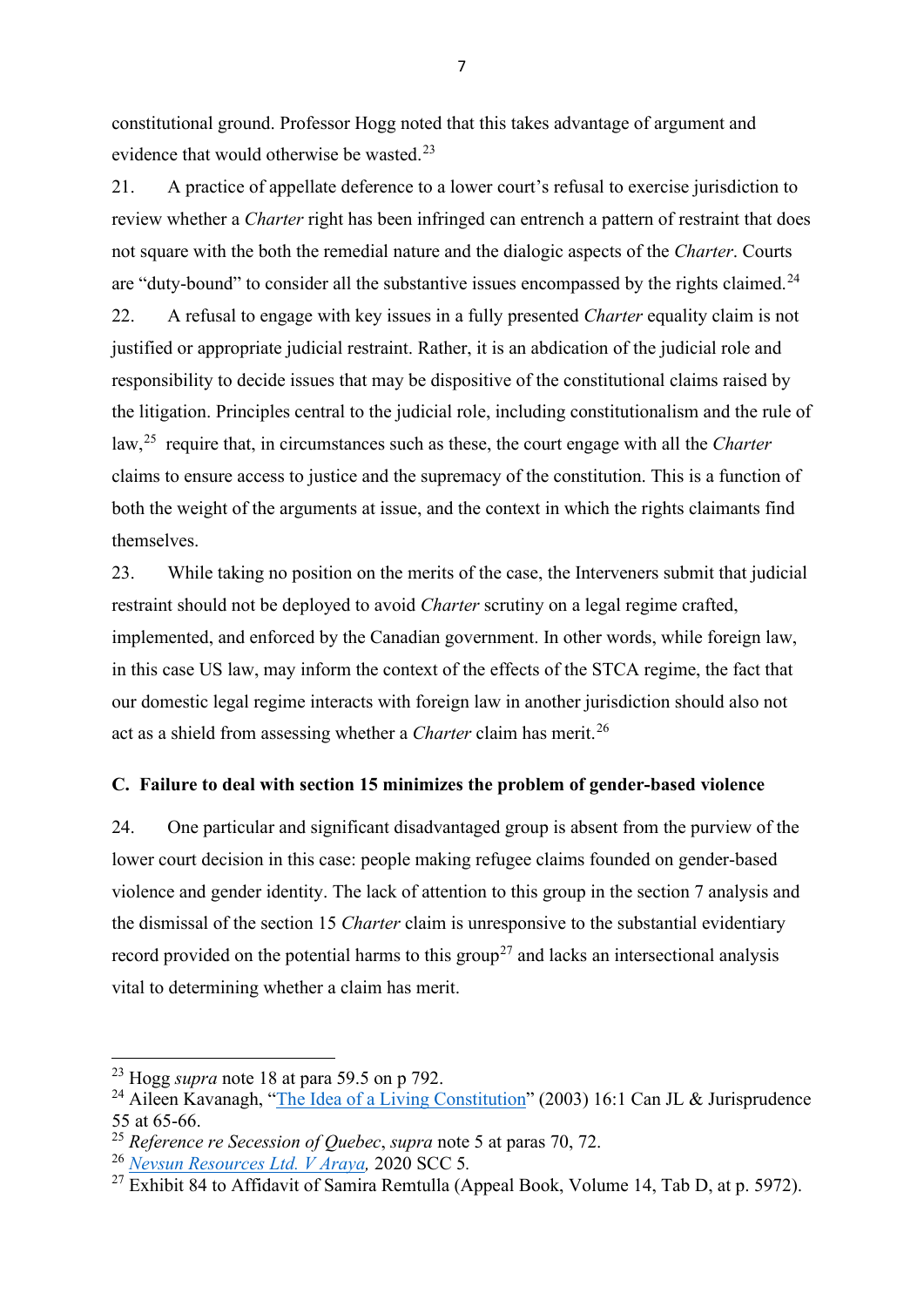25. Almost without exception, refugee claims based on gender persecution are made by women.[28](#page-15-0) Gender-based claims for protection are typically related to family or domestic violence, acts of sexual violence, forced marriage, punishment for transgression of social mores, coerced family planning, or female genital mutilation.<sup>[29](#page-15-1)</sup> Canada has recognized the special difficulties faced by women asylum seekers in making their legal claims for protection.[30](#page-15-2)

26. By failing to address the section 15 claim, the Court ignored the circumstances of a claimant group who has experienced historic disadvantage in being able to bring their claims to court. This is more stark given the amount of evidence proffered in the court of first instance that potentially points to the harms of inequality. In declining to decide the section 15 claim, the court has created an additional barrier for women and 2SLGBTQQIA<sup>[31](#page-15-3)</sup> survivors of gender-based violence seeking asylum to have their distinct harms be addressed. The section 15 claim in this case also highlights the intersectional basis of the harms experienced by claimants which are unique and not additive, and ought to inform both the section 7 and section 1 analysis.

27. While the Interveners can take no position on the evidentiary rulings to support a section 15 claim, the court ought not to have done the same and instead ought to have determined whether a section 15 violation had been made out on the facts. Access to justice demands judicial review that is responsive to the particular fact situations and harms presented. Indeed, the Respondents purport to rely on the evidence in the Record to show that the section 15 claim could not succeed, despite the absence of evidentiary rulings consistent with that finding.  $32$ 

28. Courts must engage in a full contextual and intersectional analysis to appreciate indirect, adverse effects discrimination, and such an analysis must consider the pre-existing

8

<span id="page-15-0"></span><sup>28</sup> For example: *[Ndjavera v Canada,](https://decisions.fct-cf.gc.ca/fc-cf/decisions/en/item/62143/index.do?q=%22gender%22+%2Fp+refugee+NOT+dismissed)* 2013 FC 452*; [Modeste v Canada,](https://decisions.fct-cf.gc.ca/fc-cf/decisions/en/item/65439/index.do?q=%22gender%22+%2Fp+refugee+NOT+dismissed)* 2013 FC 1262*; [Kaur](https://decisions.fct-cf.gc.ca/fc-cf/decisions/en/item/519612/index.do?q=%22gender%22+%2Fp+refugee+NOT+dismissed)  [v Canada,](https://decisions.fct-cf.gc.ca/fc-cf/decisions/en/item/519612/index.do?q=%22gender%22+%2Fp+refugee+NOT+dismissed)* 2022 FC 23; ; *[Tobias v Canada,](https://decisions.fct-cf.gc.ca/fc-cf/decisions/en/item/301818/index.do?q=%22gender%22+%2Fp+refugee+NOT+dismissed)* 2017 FC 1087; *[Csoke v Canada,](https://decisions.fct-cf.gc.ca/fc-cf/decisions/en/item/120627/index.do?q=%22gender%22+%2Fp+refugee+NOT+dismissed)* 2015 FC 1169.*; [Csoke v Canada,](https://decisions.fct-cf.gc.ca/fc-cf/decisions/en/item/120627/index.do?q=%22gender%22+%2Fp+refugee+NOT+dismissed)* 2015 FC 1169*.*

<span id="page-15-1"></span><sup>&</sup>lt;sup>29</sup> UNHCR Guidelines on International Protection: Gender-Related Persecution within the [context of Article 1A\(2\) of the 1951 Convention and/or its 1967 Protocol relating to the](https://www.unhcr.org/publications/legal/3d58ddef4/guidelines-international-protection-1-gender-related-persecution-context.html)  [Statue of Refugees,](https://www.unhcr.org/publications/legal/3d58ddef4/guidelines-international-protection-1-gender-related-persecution-context.html) May 2002; Jamie Liew, ["Taking it Personally: Delimiting Gender-Based](https://www.utpjournals.press/doi/abs/10.3138/cjwl.26.2.05)  [Refugee Claims Using the Complementary Protection Provision in Canada"](https://www.utpjournals.press/doi/abs/10.3138/cjwl.26.2.05) (2014) 26:2 CJWL 300 at 309.

<span id="page-15-3"></span><span id="page-15-2"></span><sup>30</sup> Immigration and Refugee Board of Canada, *[Chairperson Guidelines 4: Women Refugee](https://irb.gc.ca/en/legal-policy/policies/Pages/GuideDir04.aspx)  [Claimants Fearing Gender-Related Persecution](https://irb.gc.ca/en/legal-policy/policies/Pages/GuideDir04.aspx)*, November 13, 1996 [Gender Guidelines]. <sup>31</sup> For example: *[Smith v Canada,](https://decisions.fct-cf.gc.ca/fc-cf/decisions/en/item/61524/index.do)* 2012 FC 1283; *[Sitnikova v. Canada \(Citizenship and](https://www.canlii.org/en/ca/fct/doc/2017/2017fc1082/2017fc1082.html?autocompleteStr=2017%20FC%201082&autocompletePos=1)  [Immigration\)](https://www.canlii.org/en/ca/fct/doc/2017/2017fc1082/2017fc1082.html?autocompleteStr=2017%20FC%201082&autocompletePos=1)*, 2017 FC 1082*.*

<span id="page-15-4"></span><sup>&</sup>lt;sup>32</sup> Respondents' Factum, paras 85-86.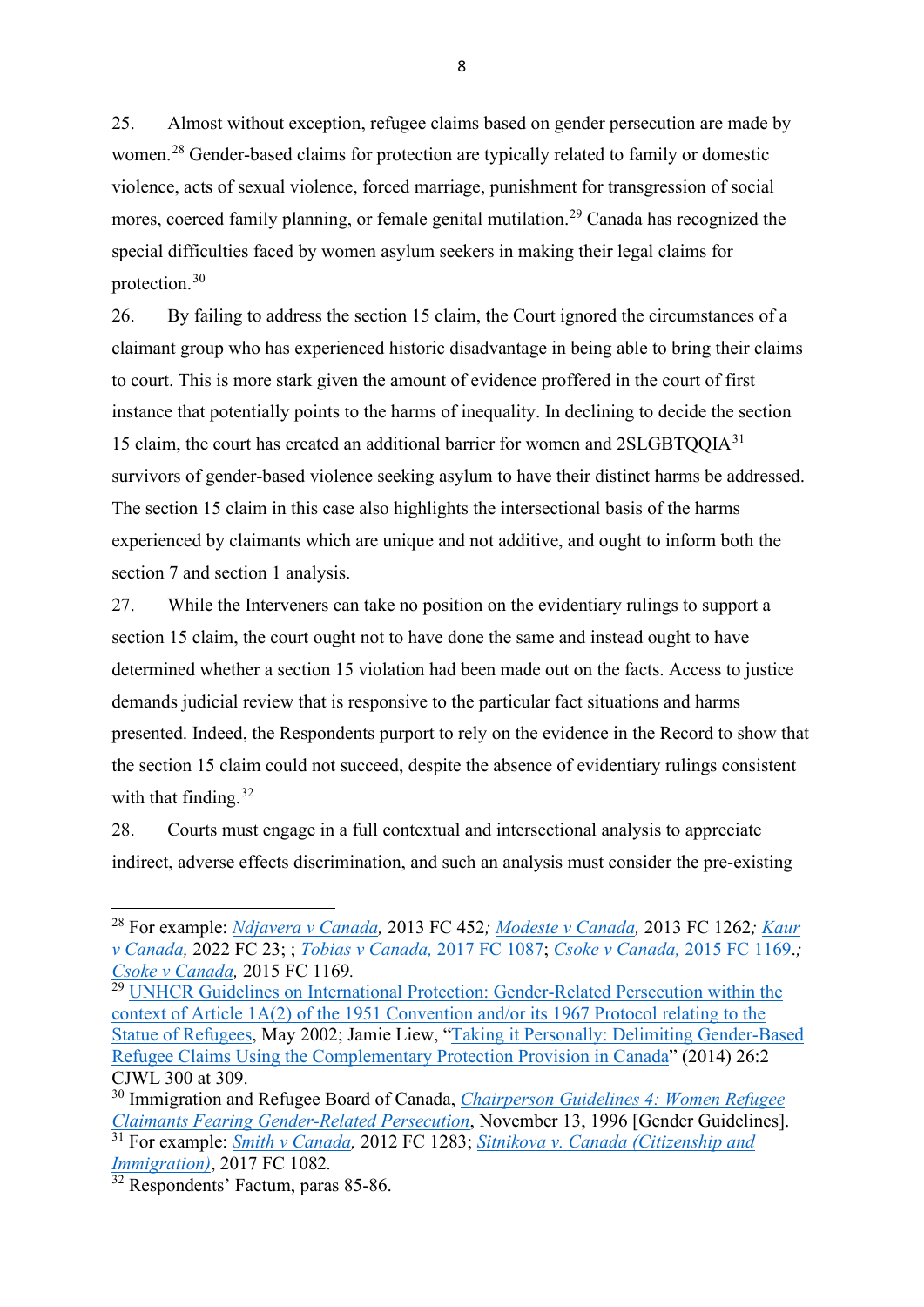disadvantage experienced by women and 2SLGBTQQIA survivors of violence.<sup>[33](#page-16-0)</sup> It is important for the court to address the circumstances of the persons subject to gender-based and gender-identity violence as a ground for seeking refugee protection given Canada's longstanding explicit recognition of this group in interpreting its obligations in the *Refugee Convention* and the *IRPA.*[34](#page-16-1) 

29. In this case, there was a significant burden on the claimants to amass a section 15 record that was ultimately ignored. Assembling this type of record is time-consuming and expensive, particularly for claimants with few resources. Given that many section 15 claims do not get leave, it is important for cases that do get heard by the courts to receive a careful analysis.[35](#page-16-2) Ignoring this record and the section 15 claim risks leaving the issue of whether women and 2SLGBTQQIA asylum seekers are disproportionately impacted by the STCA Regime unresolved. It is worth noting that for a variety of reasons, many individuals may not assert their *Charter* rights during an interaction with, or following the imposition of a decision by, a state actor. For example, in this case, asylum seekers are unlikely to raise *Charter* concerns at the border on their own. Where they are raised, as they were in this case, the court has reason to consider the claims, especially since they may impact many other individual-state interactions. The lower court's failure to do so raises concerns about fundamental fairness, perpetuation of intersecting inequalities, access to justice, and the rule of law all of which militates in favour of the court hearing and ruling on the section 15 claim based on the record presented.

30. A section 15 analysis is of paramount concern when taking into account Canada's international obligations with respect to gender-based violence. Addressing section 15 claims is an important part of maintaining Canada's obligations under international conventions.<sup>[36](#page-16-3)</sup>

<span id="page-16-0"></span><sup>33</sup> *[R v Lavalee](https://www.canlii.org/en/ca/scc/doc/1990/1990canlii95/1990canlii95.html?autocompleteStr=laval&autocompletePos=2)*, 1990 CanLII 95 (SCC), [1990] 1 SCR 852; *[R v Seaboyer](https://www.canlii.org/en/ca/scc/doc/1991/1991canlii76/1991canlii76.html?autocompleteStr=seaboyer&autocompletePos=1)*, 1991 CanLII 76 (SCC), [1991] 2 SCR 577.

<span id="page-16-1"></span><sup>&</sup>lt;sup>34</sup> Gender Guidelines *supra* note 30; Immigration and Refugee Board of Canada, Guideline 9: [Proceedings Before the IRB Involving Sexual Orientation, Gender Identity and Expression,](https://irb.gc.ca/en/legal-policy/policies/Pages/GuideDir09.aspx)  [and Sex Characteristics,](https://irb.gc.ca/en/legal-policy/policies/Pages/GuideDir09.aspx) May 1, 2017, revised December 17, 2021.

<span id="page-16-2"></span><sup>&</sup>lt;sup>35</sup> Bruce Ryder and Taufiq Hashmani, "Managing Charter Equality Rights: The Supreme [Court of Canada's Disposition of Leave to Appeal Applications in Section 15 Cases, 1989-](https://digitalcommons.osgoode.yorku.ca/cgi/viewcontent.cgi?article=1108&context=clpe) [2020"](https://digitalcommons.osgoode.yorku.ca/cgi/viewcontent.cgi?article=1108&context=clpe) (2010) 51 SCLR 505. 36 For example, *[Convention on the Elimination of All Forms of Discrimination against](https://www.ohchr.org/en/instruments-mechanisms/instruments/convention-elimination-all-forms-discrimination-against-women)* 

<span id="page-16-3"></span>*Women* [UNTS 1239 at 13 \(18 December 1989\).](https://www.ohchr.org/en/instruments-mechanisms/instruments/convention-elimination-all-forms-discrimination-against-women)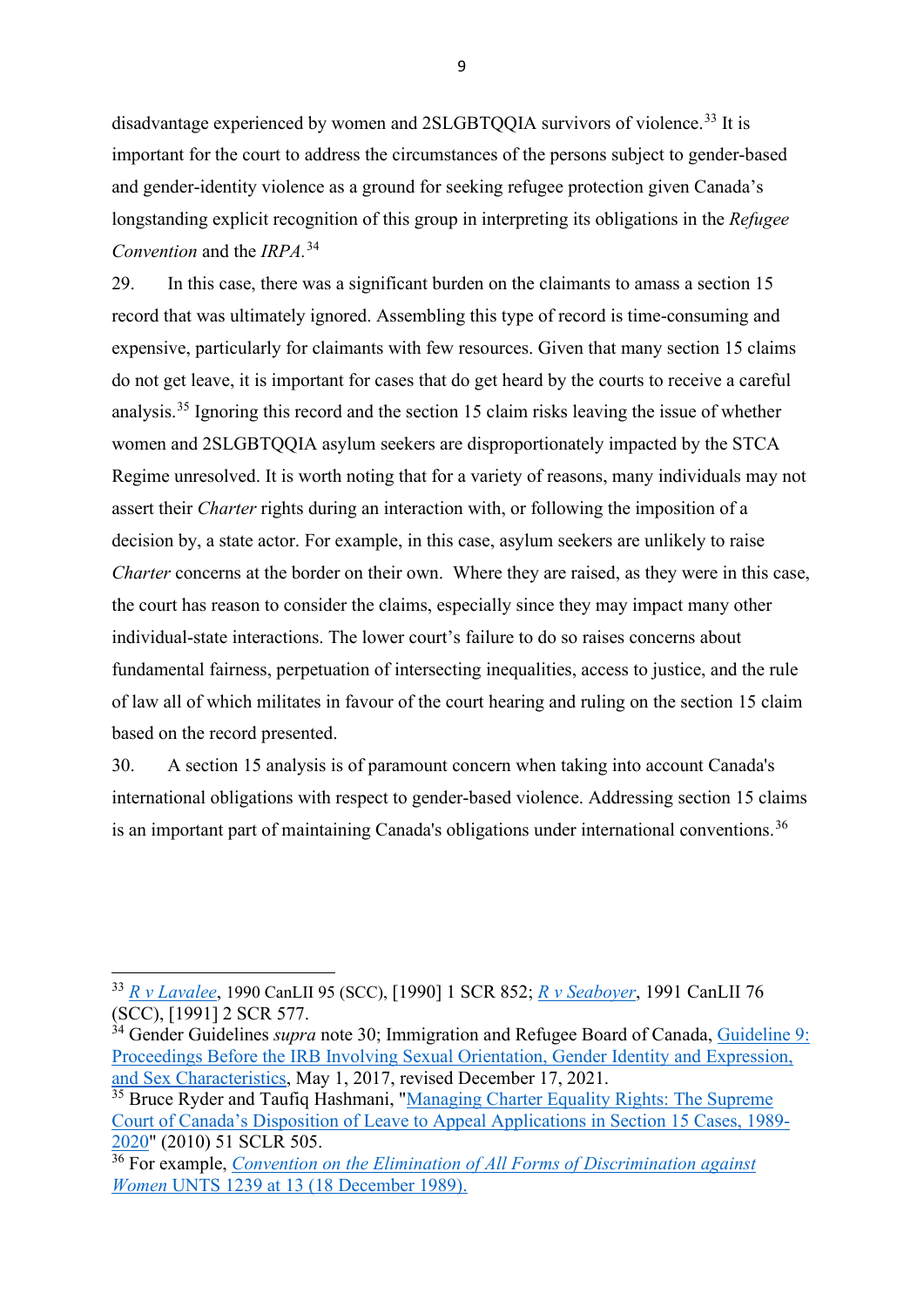#### **D. Conclusion**

31. The Interveners are concerned that access to justice and the rule of law are compromised when courts choose not to adjudicate section 15 claims properly within a court's purview, and that are fully canvassed and argued. The failure to address section 15 claims means that claimants who have suffered from historic disadvantage lose access to the adjudication of those rights and lose the possibility of a court's remedy being fashioned in a way that addresses the unique and intersectional harm of being denied equality before and under the law.

32. The Appellants argued at the Courts below that women fleeing gender-based persecution are uniquely affected by the STCA because of the operation of domestic asylum law in the United States. The Federal Court's refusal to consider their section 15 claim leaves that issue and its associated harms un-adjudicated, and the question of remedy un-addressed. 33. A court declining to consider whether there has been an unjustified violation of section 15 equality rights in addition to (or in alternative to) other violations also means that Parliament and the executive will not benefit from the court's guidance as to how to remedy any harm to equality rights that may be created by the impugned provisions, and that any legislative or policy response to *Charter* violations could fail to adequately address the harms experienced.

#### **PART IV – COSTS**

34. The Interveners do not seek or expect to pay costs.

#### **PART V – ORDER REQUESTED**

35. The Interveners take no position on the outcome of this appeal.

ALL OF WHICH IS RESPECTFULLY SUBMITTED THIS 15th DAY OF JUNE, 2022 BY:

 $\mathcal{A}$  and  $\mathcal{A}$  are the set of  $\mathcal{A}$ agent

Cheryl Milne & Jamie Liew On behalf of the Interveners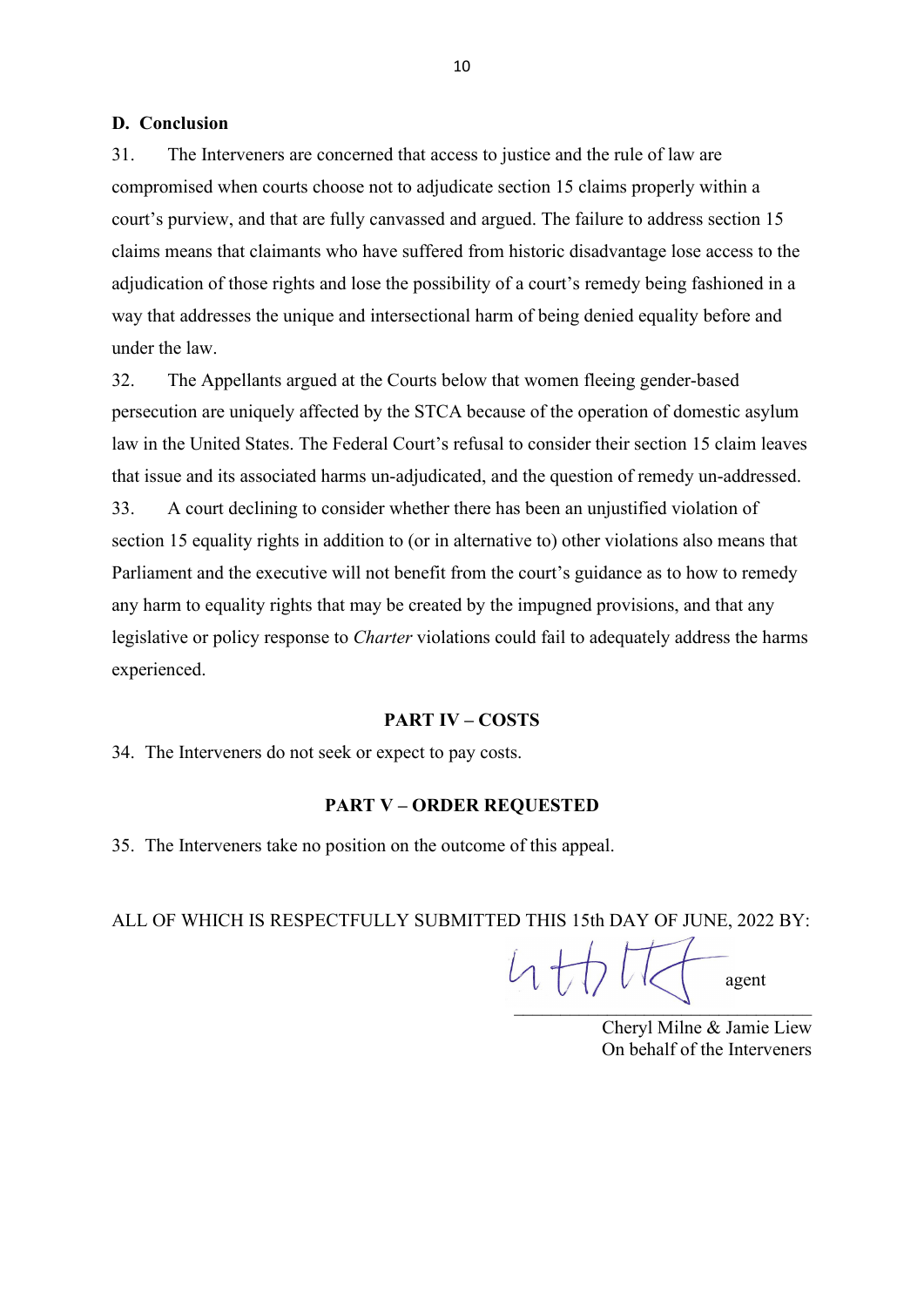| <b>Case Law</b>                                                     | Paragraph  |
|---------------------------------------------------------------------|------------|
| AC v Manitoba (Director of Child and Family Services), 2009 SCC 30. | 13         |
| Alberta v Hutterian Brethren of Wilson Colony, 2009 SCC 37.         | 13         |
| Canada (Citizenship and Immigration) v Canadian Council for         | 15, 18, 19 |
| <i>Refugees</i> , 2021 FCA 72.                                      |            |
| Canada v Barnaby, 2015 SCC 31.                                      | 12         |
| Canadian Council for Refugees v. Canada (Immigration, Refugees and  | 18         |
| Citizenship), 2020 FC 770.                                          |            |
| Carter v Canada (Attorney General), 2015 SCC 5.                     | 13         |
| Csoke v Canada, 2015 FC 1169.                                       | 25         |
| Fraser v. Canada (Attorney General), 2020 SCC 28.                   | 12         |
| Gosselin (Tutor of) v Quebec (Attorney General), 2005 SCC 15.       | 15         |
| Ontario (Attorney General) $v$ G, 2020 SCC 38.                      | 10         |
| Quebec (Attorney General) v. A, 2013 SCC 5.                         | 12         |
| R v Lavalee, 1990 CanLII 95 (SCC), [1990] 1 SCR 852.                | 28         |
| Kaur v Canada, 2022 FC 23.                                          | 25         |
| Modeste v Canada, 2013 FC 1262.                                     | 25         |
| Ndjavera v Canada, 2013 FC 452.                                     | 25         |
| Nevsun Resources Ltd. V Araya, 2020 SCC 5.                          | 23         |
| R v Seaboyer, 1991 CanLII 76 (SCC), [1991] 2 SCR 577.               | 28         |
| Reference re Secession of Quebec, 1998 CanLII 793 (SCC), [1998] 2   | 6, 22      |
| SCR 217.                                                            |            |
| Schmidt v the Queen, [1987] 1 SCR 500.                              | 12         |
| Sitnikova v Canada, 2017 FC 1082.                                   | 26         |
| Smith v Canada, 2012 FC 1283.                                       | 26         |
| Steel v Canada (Attorney General), 2011 FCA 153.                    | 19         |
| <b>Suresh v Canada, 2002 SCC 1.</b>                                 | 12         |
| Syndicat Northcrest v. Amselem, 2004 SCC 47.                        | 6          |
| <b>Tobias v Canada</b> , 2017 FC 1087.                              | 25         |
| Trial Lawyers Association of British Columbia v. British Columbia   | 20         |
| (Attorney General), 2014 SCC 59.                                    |            |

## **PART VII – TABLE OF AUTHORITIES**

| <b>Secondary Sources</b>                                              | Paragraph |
|-----------------------------------------------------------------------|-----------|
| Aileen Kavanagh, "The Idea of a Living Constitution" (2003) 16:1 Can  | 21        |
| JL & Jurisprudence 55.                                                |           |
| Bruce Ryder and Taufiq Hashmani, "Managing Charter Equality Rights:   | 29        |
| The Supreme Court of Canada's Disposition of Leave to Appeal          |           |
| Applications in Section 15 Cases, 1989-2020" (2010) 51 SCLR 505.      |           |
| Donald C Galloway, Immigration, Xenophobia and Equality Rights,       | 17        |
| 2019 42-1 Dal LJ 15.                                                  |           |
| Daphne Gilbert, "The Silence of Section 15: Searching for Equality at | 13        |
| the Supreme Court of Canada in 2007" (2008) 42 SCLR 497.              |           |
| Jamie Liew, "Taking it Personally: Delimiting Gender-Based Refugee    | 25        |
| Claims Using the Complementary Protection Provision in Canada"        |           |
| (2014) 26:2 CJWL 300.                                                 |           |